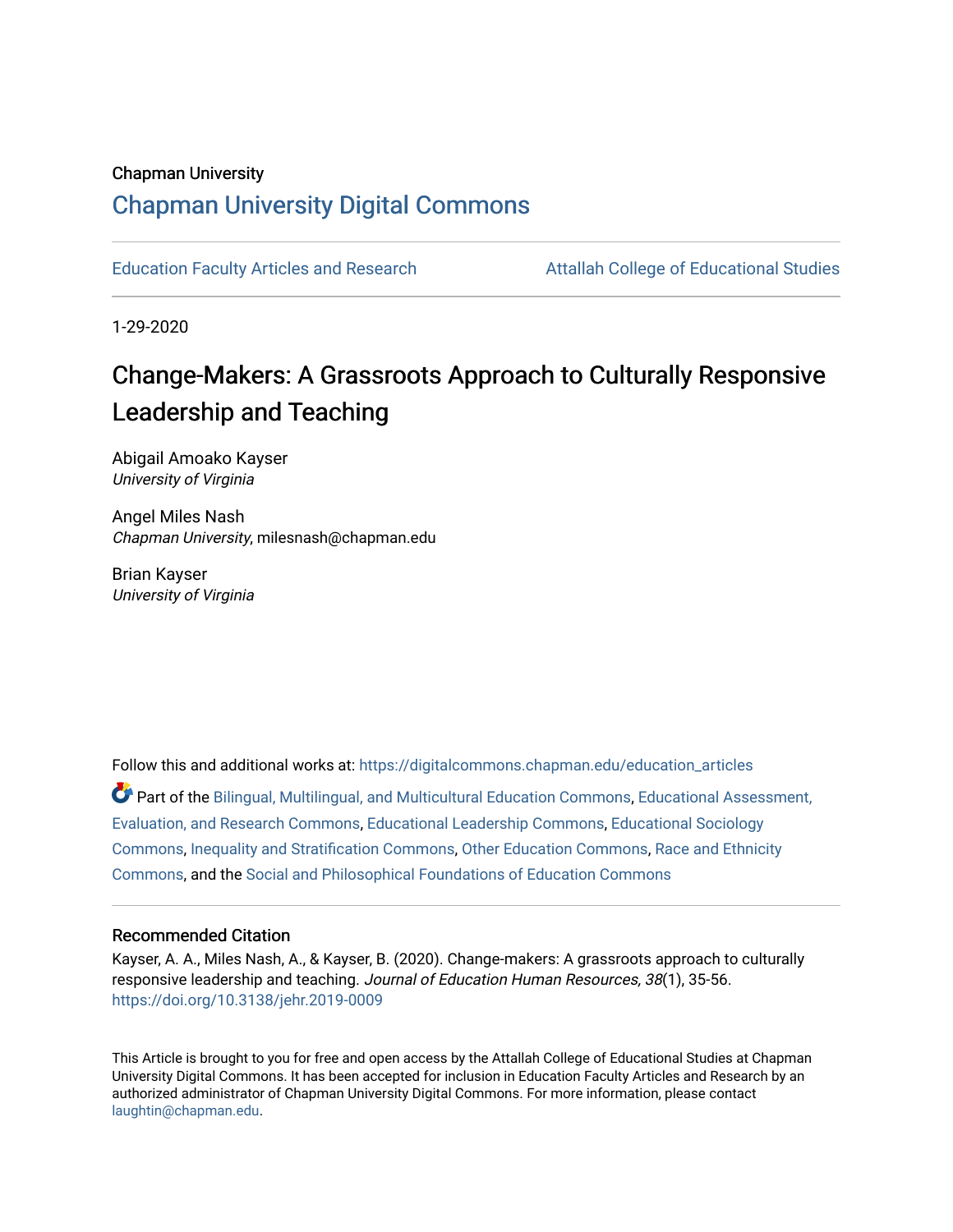# Change-Makers: A Grassroots Approach to Culturally Responsive Leadership and **Teaching**

## **Comments**

This is a pre-copy-editing, author-produced PDF of an article accepted for publication in Journal of Education Human Resources, volume 38, issue 1, in 2020 following peer review. The definitive publisherauthenticated version is available online at [https://doi.org/10.3138/jehr.2019-0009.](https://doi.org/10.3138/jehr.2019-0009)

# Copyright

University of Toronto Press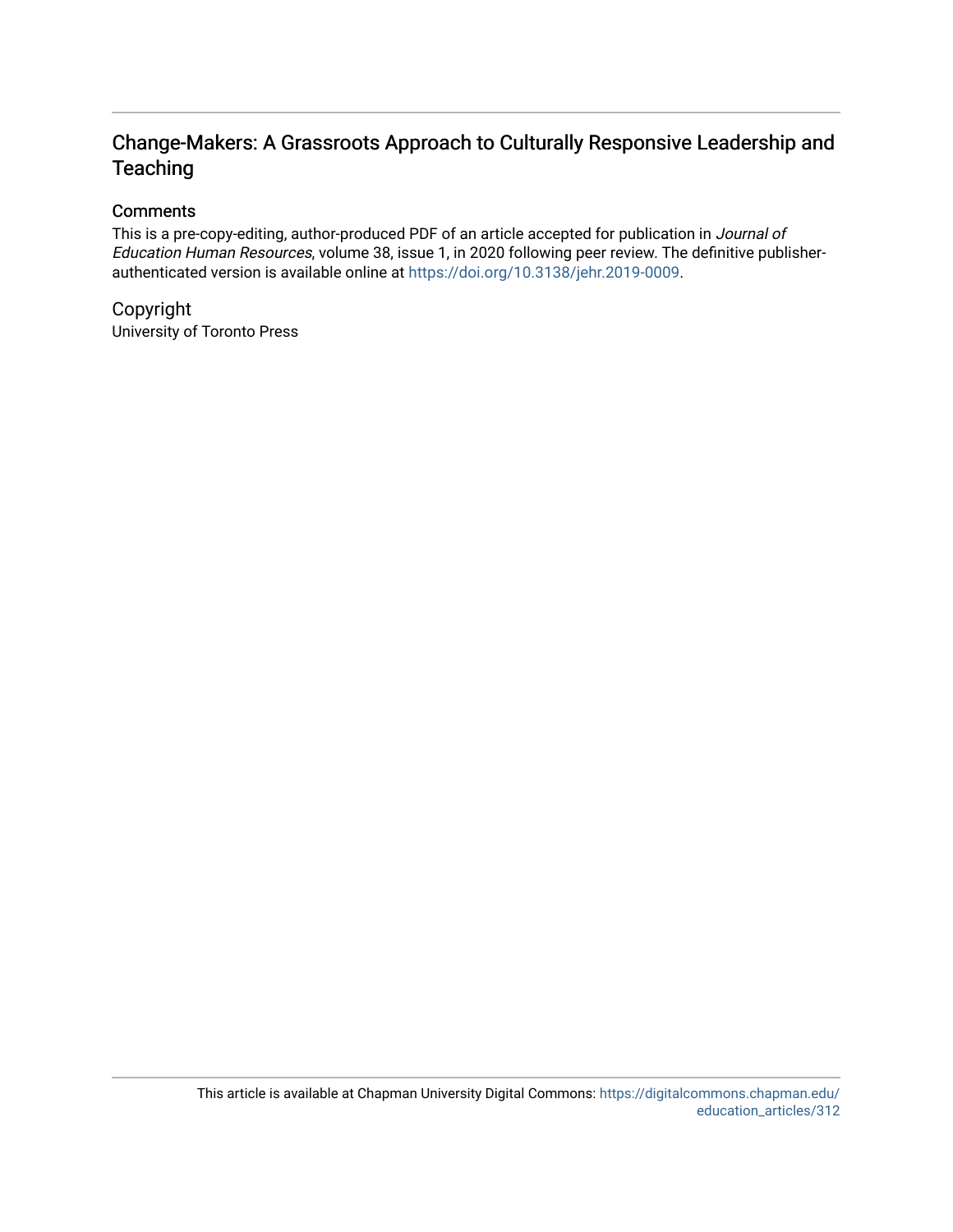Change-makers: A Grassroots Approach to Culturally Responsive Leadership and Teaching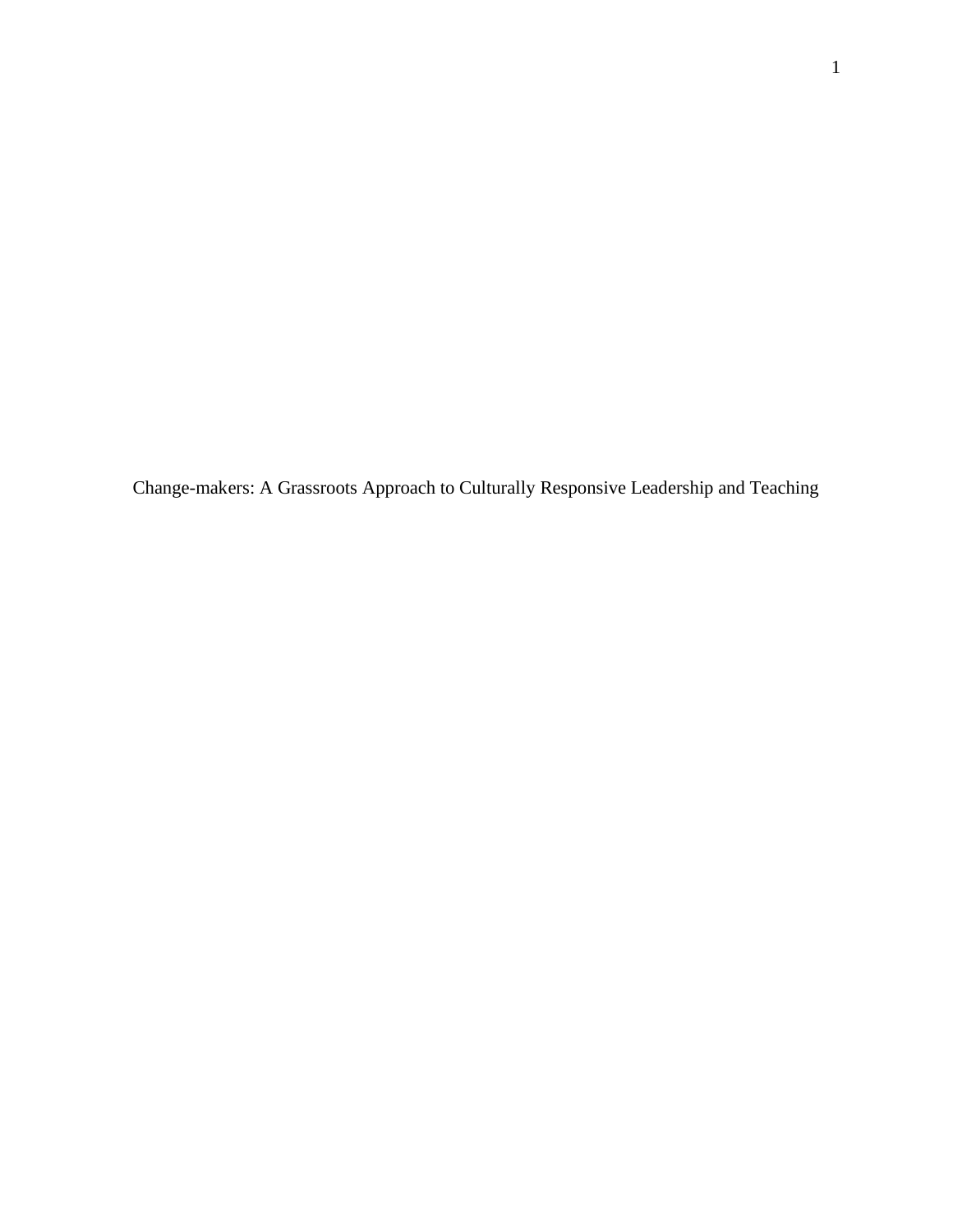#### **Abstract**

While achievement and opportunity gaps and systemic racism exist in the majority of school districts across the United States, not every school district authentically acknowledges and addresses these issues. In this case study, researchers examine a PreK–12 school district situated in a racially and economically diverse mid-Atlantic city in which race- and class-based discrimination have been well documented and recent episodes of extreme racial violence have affected the community. The school district, which employs 1,300 teachers and serves over 14,000 students, developed and implemented a grassroots approach by forming a district-wide culturally responsive leadership team. Through interviews with 10 culturally responsive leadership team members, including school district officials, school-level administrators, and teachers, researchers explicate collaborative relationships that promote district-wide change practices. Findings detailing the creation and enactment of this culturally responsive program include (a) culturally responsive school leadership; (b) engaging in culturally responsive districtwide practices, and (c) encouraging program participants to engage in critical self-reflection.

**Keywords:** culturally responsive pedagogy, culturally responsive school leadership, equitable educational access, community racism, grassroots school district leadership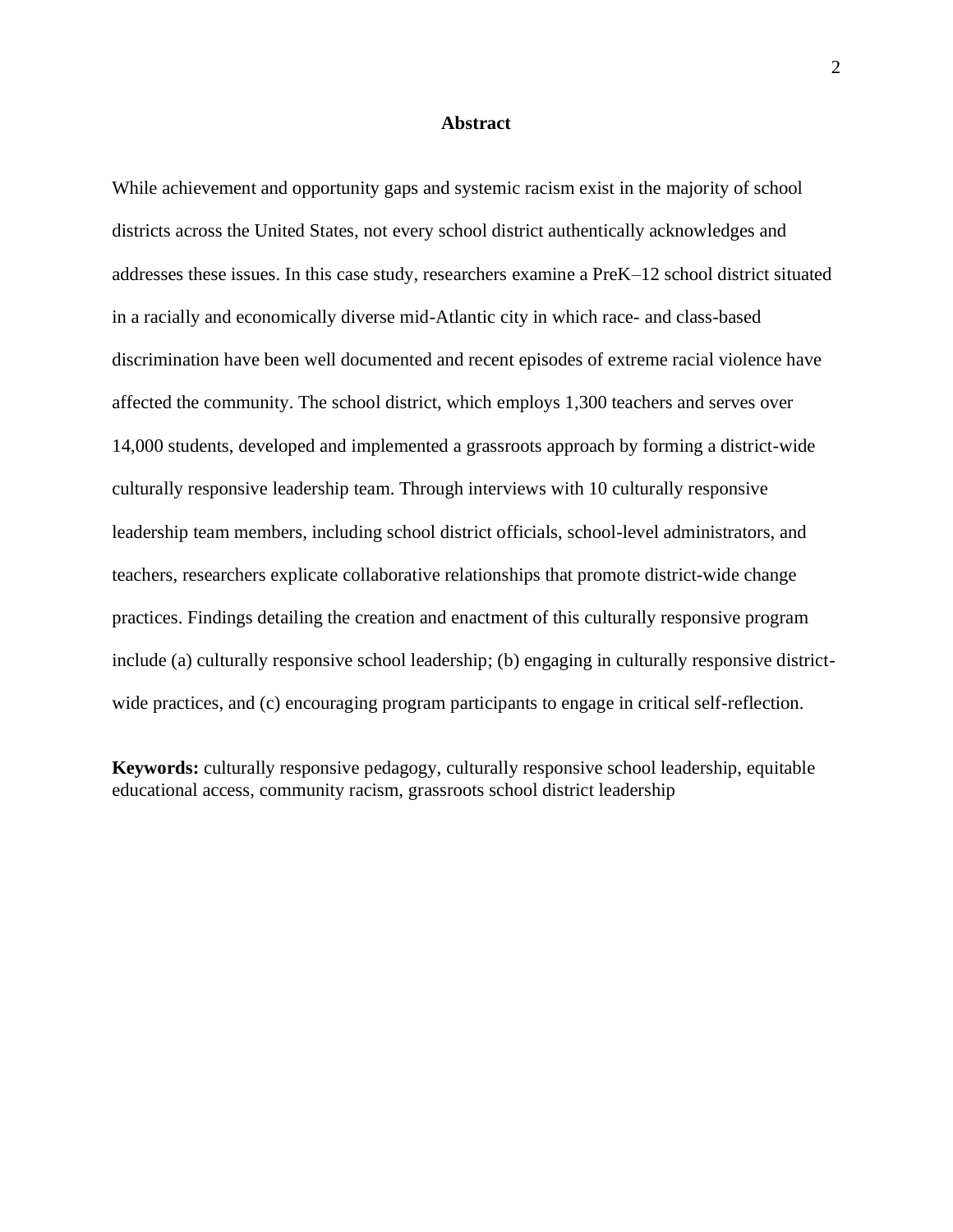The tempestuous forces of the nation's racially-charged past cast shadows that have gravely impacted children's educational experiences for decades. Burdened by the oppressive lack of resources and access to school, racial and class-based discrimination, and even outright violence, educational access has suffered greatly, leaving communities full of children who have been underserved. Positioned in a mid-Atlantic state recently devastated by explosive White supremacy actions fueled by generational prejudice, this case study examines the essential work of a school district determined to champion equity for students of color. The case study empirically explores how leaders in a mid-Atlantic K-12 school district of over 1,300 teachers, through a grassroots approach, sought to address institutional racism and discriminatory practices that intensified years of opportunity and achievement gaps among students who have been traditionally excluded. The research presented in this case was guided by the following research question: How do school district officials, school-level administrators, and teacher leaders engage in collaborative leadership to promote district-wide change through the creation and implementation of a culturally responsive program?

The student population of the United States is becoming increasingly diverse. According to the United States Census Bureau, in 2012, over 50% of all children under the age of one were of color. The United States Department of Education (2014) similarly reported historic shifts in the racial make-up of public school students, noting that by 2022, over 54.7% of students will be of color (i.e., African American/Black, Hispanic/Latinx, Asian, Native Hawaiian/Other Pacific Islander, American Indian/Alaska Native, and two or more races/ethnicities).

Although students of color are projected to be the new majority in public schools, the teacher/student racial gap remains wide, with over 80% of teachers identifying as White and middle-class (Feistritzer, Griffin, & Linnajarvi, 2011). Furthermore, the content in most school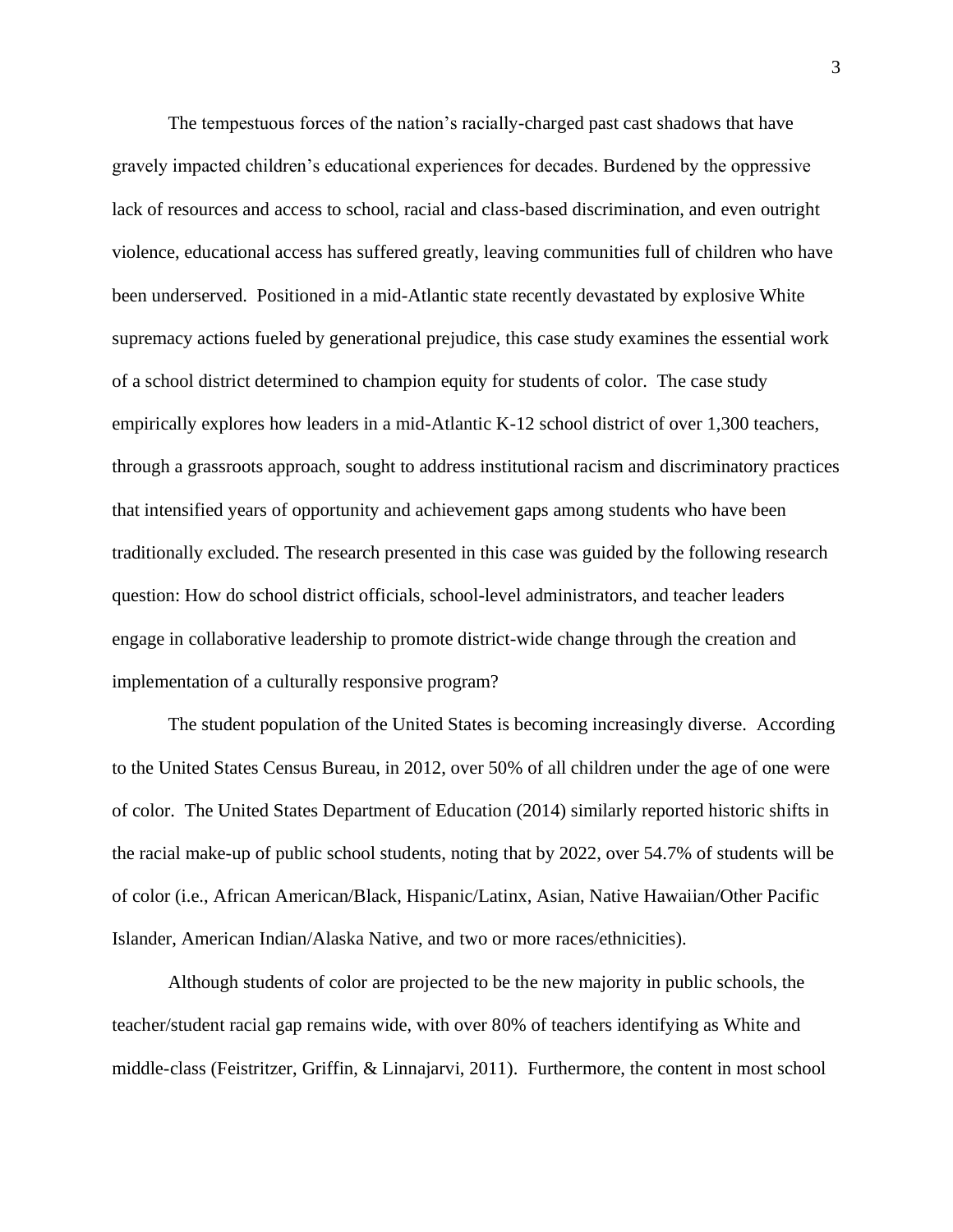curricula continues to reflect the experiences of the White middle-class (Banks & Banks, 2013). Scholars (Gay, 2010; Ladson-Billings, 1995) assert it is the combination of differences in race, culture, and socioeconomic status between teachers and students, coupled with school curricula that is not representative of the experiences of students from diverse backgrounds, that leads to a disconnect between teachers and students. Consequently, scholars argue that these disconnects contribute to the cultural mismatch in the classroom, which can potentially interfere with students' academic and social outcomes (Banks & Banks, 2013; Delpit, 1992; Ladson-Billings, 1995).

Researchers (Ladson-Billings, 1995; Milner, 2011; Paris & Alim, 2017) agree that centering issues of equity, justice, and inclusion can help mitigate the educational inequities that students of color experience. This approach must be taken at each level of the school system, as siloed attempts often fall short of solving systemic educational problems. Culturally responsive school leadership (CRSL) (Khalifa, 2018; Khalifa, Gooden, & Davis, 2016), which is informed by transformative leadership (Dantley & Tillman, 2010), and social justice leadership (Bogotch, 2002; Theoharis, 2007), is a framework that has been developed to guide school leaders' and support teachers' practices at the administration level. In the context of school public relations, researchers have used CRSL to conceptualize and operationalize what it means to lead schools and districts in equitable ways.

#### **A Review of the Literature on Culturally Relevant Pedagogy**

Scholars addressed the dismal schooling experiences students of color endure for several decades (Brown & Land, 2005). Ladson-Billings'(1995) culturally relevant pedagogy (CRP) framework and Gay's (2010) culturally responsive teaching (CRT) framework both developed for teaching students of color, have advocated for addressing the cultural mismatch between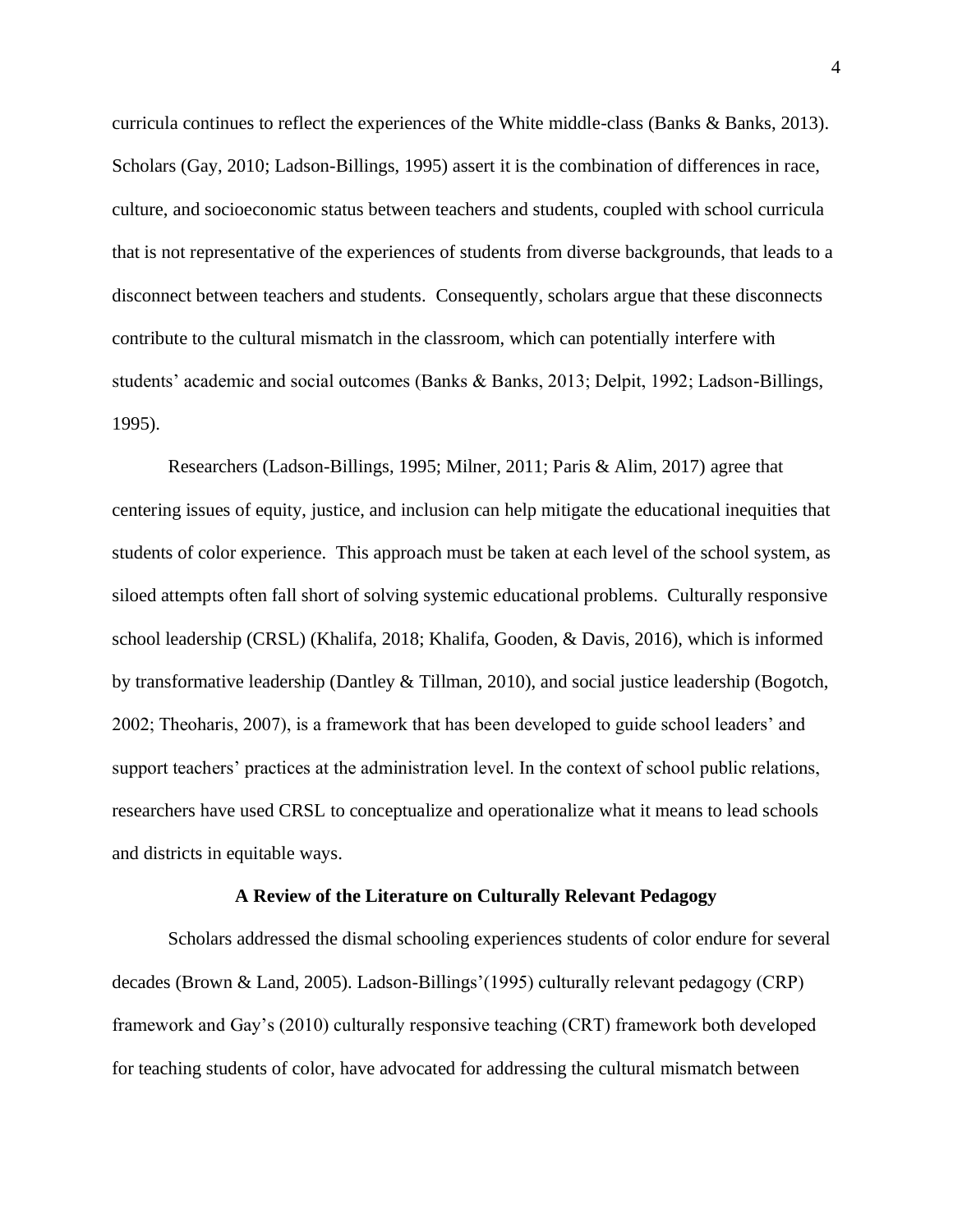teachers and students. Furthermore, these frameworks challenged teachers to use students' culture as a catalyst to improve their academic and social experiences. Corroborated by similar research, they asserted that educators could reduce the negative social and academic outcomes of students of color if they ascribed to the tenets of CRT or CRP in their teaching (Banks, 2009; Gay, 2013; Ladson-Billings, 1995, 2009). Ladson-Billings (2009) defined this pedagogy as an educational approach that "empowers students intellectually, socially, emotionally, and politically by using cultural referents to impart knowledge, skills, and attitudes" (p. 20).

Ladson-Billings (1998) grounded her work in critical race theory because she believed researchers must explore race and racism if they sought to analyze and understand the unfavorable schooling experiences of Black students. To this, she argued that racism is not a series of isolated events; rather, it has been normalized and entrenched in all aspects of our daily lives. Also, she asserted that the dominant group has used race and racism to organize society into hierarchical structures that maintain their power, ideologies, and benefit their day-to-day activities. Furthermore, she maintained that the dominant group has used colorblindness and meritocracy as a mask behind which they foster their self-interests and address racism only if they benefit from the results (Delgado & Stefancic, 2012; Ladson-Billings, 1998). Ladson-Billings (1995) presented three tenets for culturally relevant pedagogy: "(a) students must experience academic success; (b) students must develop and/or maintain cultural competence; and (c) students must develop critical consciousness through which they challenge the status quo of the current social order" (p. 160).

#### **Culturally Relevant Pedagogy and Student Outcomes**

In a recent literature review, Aronson & Laughter (2016) synthesized research focused on instruction connected to the cultures of students of color and how it influences their academic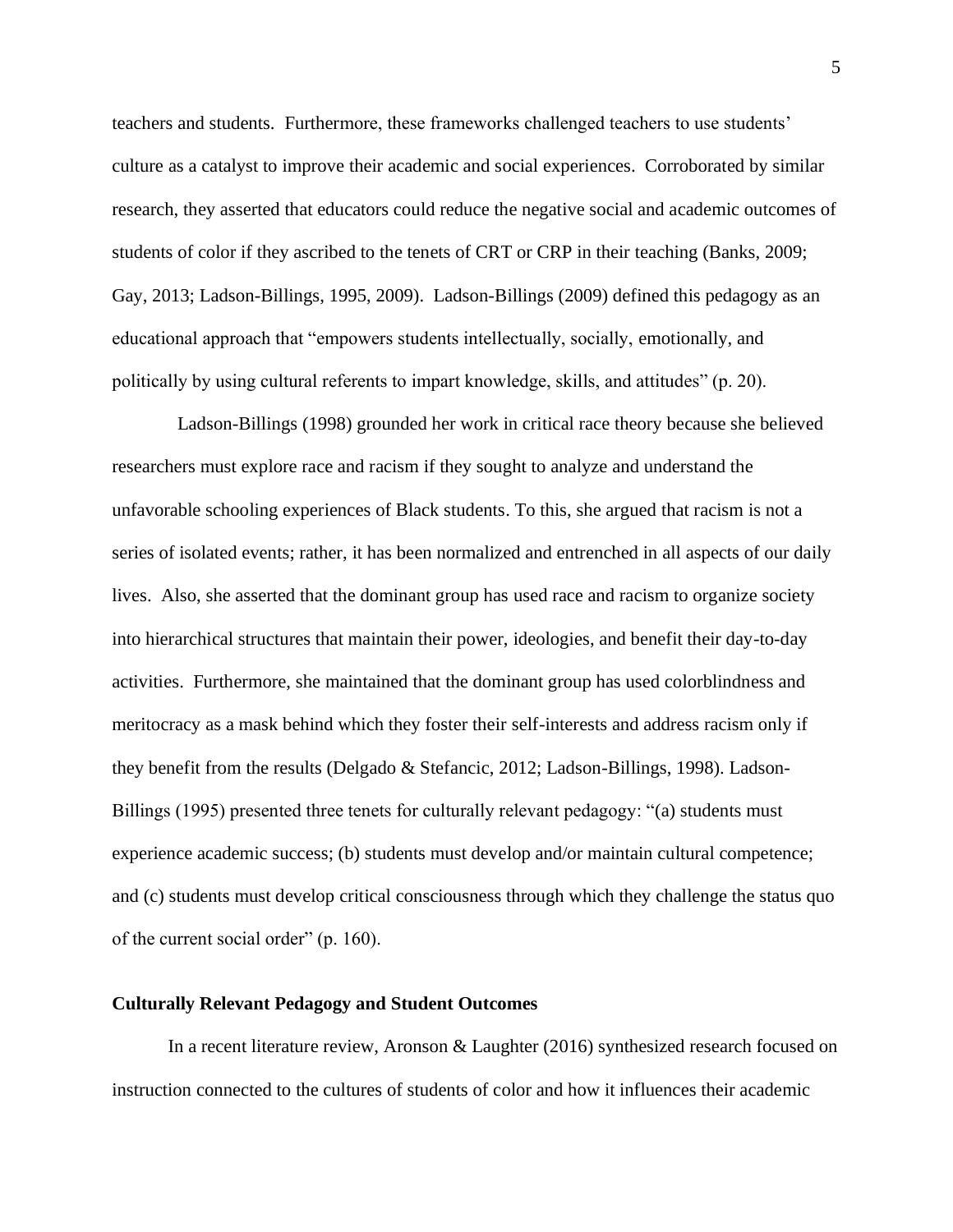and social outcomes. They organized the findings of their study by content area (e.g., mathematics, science, history/social studies, English/language arts, and English as a second language). Aronson & Laughter (2016) found that although the majority of findings showed a connection between enactment of culturally relevant education and increases in affective domains (e.g., increases in student motivation, student interest in content, student ability to engage content area discourse, student perception of themselves as capable learners, student confidence when taking standardized tests), only a few studies showed a connection between enactment of culturally relevant education and increases in students' scores on teacher created tests. For example, in a study of a high school social studies class with English Language Learners, Choi (2013) found that as the teacher, using CRP as a framework for teaching increased students' engagement, motivation, self-perception (through cultural competency), and belief in success, which raised test scores. Civil  $\&$  Kahn (2001) found similar results when one teacher's students were more engaged and motivated and scored higher on formal assessments than previous students who were in the class because the math lessons were connected to CLD students' background experiences in gardening. Similar results were found on a larger scale in a quantitative study of 1,575 students in a racially and ethnically diverse high school when Froiland & Worrell (2016) found that motivation is positively associated with engagement and achievement through measurement of overall GPA.

Teachers can misunderstand motivation in CLD students, but research shows how culturally responsive practices can increase motivation. Bartell, Novak, & Parker (2017), in a study of 13 teachers, found that teachers misinterpret CLD students as having low motivation while struggling to understand broader societal and cultural contexts. However, motivation has been easier to identify when teachers employ culturally responsive practices. For example,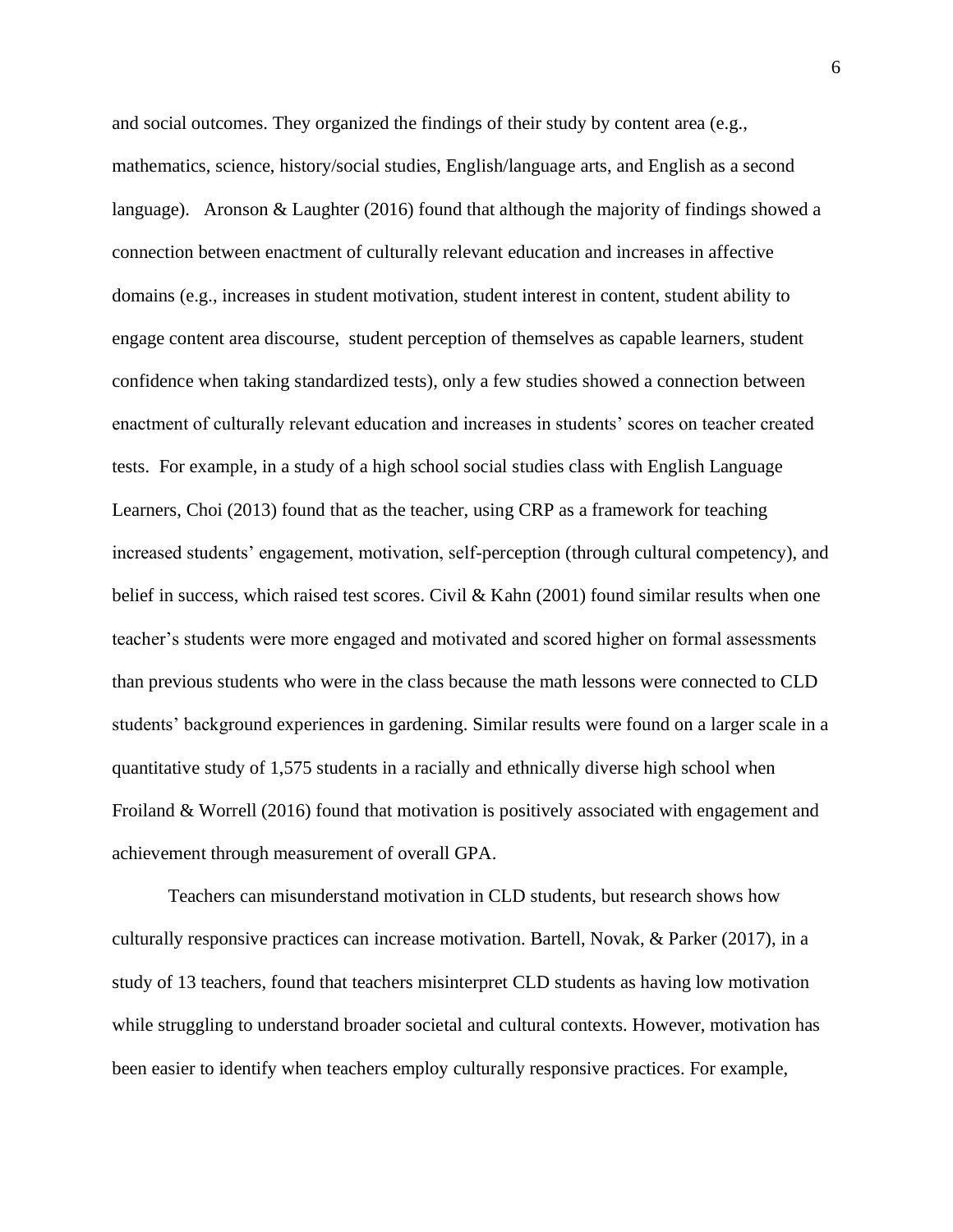Huburt (2013) conducted a study in which 37 African American students were given math intervention embedded with principles of CRT. Not only did students' scores rise, but their motivation did as well. In four of the five students interviewed, Huburt (2013) found confidence also increased. Christianakis's (2011) findings further supported the connection between CSP practices and motivation when he showed that CLD students' motivation improved when students were allowed to choose how they presented their work in their English class. Ginsberg (2005) created a Motivational Framework for Culturally Responsive Teaching and found four classroom conditions that supported students' motivation: inclusion, attitude, meaning, and competence. The examples show there are many ways for teachers to support motivation and engagement in CLD students.

For the majority of the studies, culturally relevant education "most often looked like the engagement of critical reflection and cultural competence" (Aronson & Laughter, 2016, p. 35) and focused less on how academic content was taught in culturally relevant ways. Also, fewer studies from the synthesis explored how teachers educate their students to be critically conscious. Out of the 37 studies in the Aronson & Laughter review, only one quantitative dissertation (Caballero, 2010) examined the influences a teacher's dispositions, beliefs, and expectations have on their students and their practice of culturally relevant education.

#### **Culturally Responsive School Leadership**

Culturally responsive school leadership (CRSL) frames the education leadership reform efforts that privilege the needs and values of traditionally underserved students in urban contexts. In paralleling culturally responsive pedagogies (Gay, 1994), these leadership behaviors are an articulation of the practices, programs, and policies that school leaders at varying levels enact to develop and sustain inclusive educational milieus for students, families, and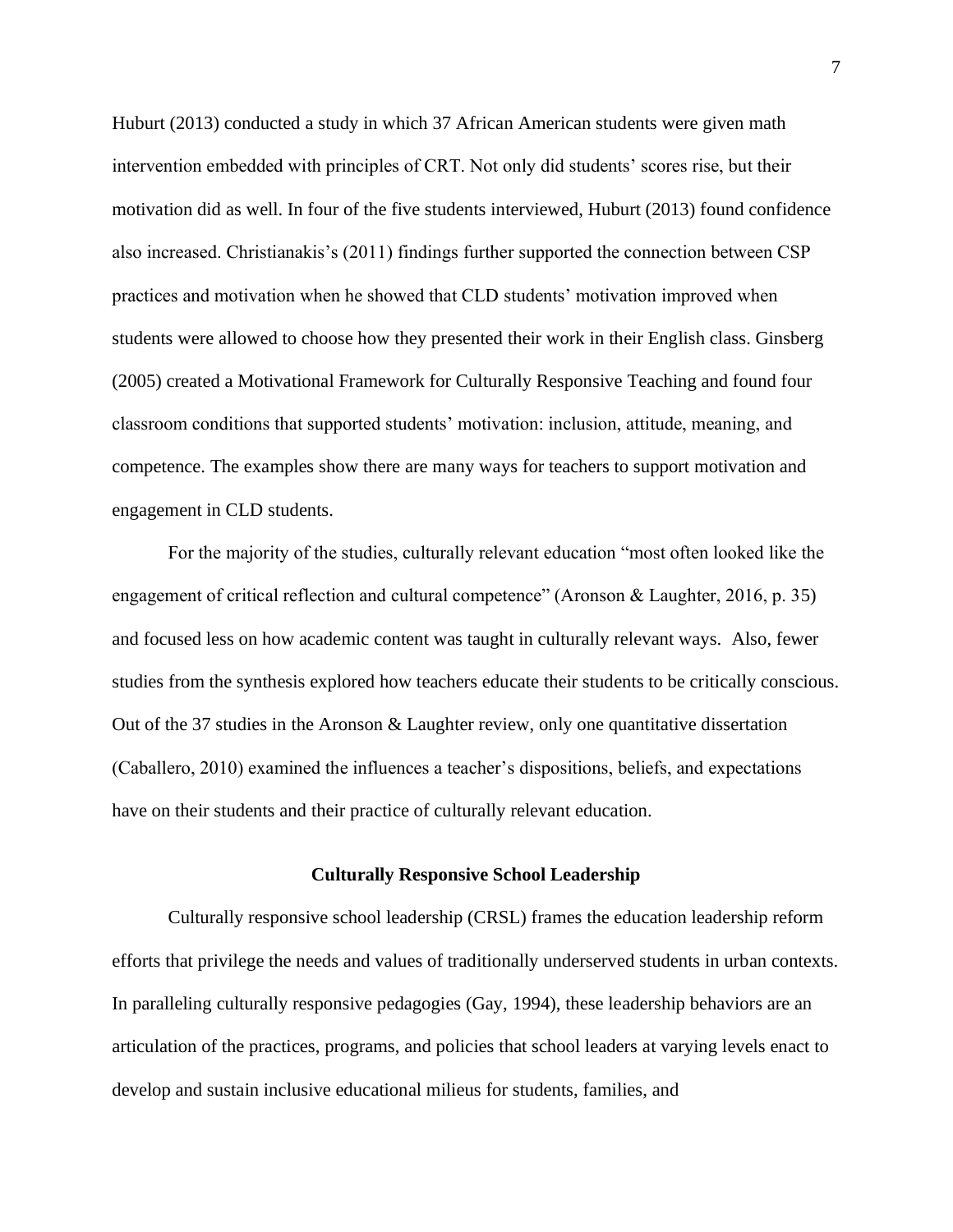colleagues. Culturally responsive leadership can be operationalized at the school district official (Castagno & Brayboy, 2008; Mattingly, 2003), the school-site administrator (Johnson, 2006), and the classroom teacher-leader (Villegas & Lucas, 2002) levels. At any given iteration of planning and implementation, CRSL is aimed at deeply influencing students' improved educational performance by providing access to instruction that can readily "understand, respond, incorporate, accommodate, and ultimately celebrate" the diversity of their backgrounds "including their languages and literacies, spiritual universes, cultures, racial proclivities, behaviors, knowledges, critical thought, and appearances (Khalifa, Gooden, & Davis, 2016). Among the many tasks that they complete in their efforts to achieve the goals of CRSL, educational administrators shape inclusive school environments, engage with stakeholders using respect and inclusiveness, and actively reflective on their work and what influences their actions.

#### **Creating Inclusive School Environments**

The range of methods that administrators use to accomplish the aims of CRSL is welldocumented in educational leadership literature. One highly prioritized approach involves establishing school environments in which culturally responsive pedagogies are welcomed, developed, and implemented with the support of school leaders. Tillman (2005) explores the role principals play in establishing culturally responsive school contexts through the mentoring of early career teachers, and offers strategies to facilitate leader and teacher relationships in ways that promote shared vision. These methods include developing professional mentorships that enhance competence, communicate contextualized educational culture, and transform schools through guided leadership.

Similarly, Leithwood, Harris, & Hopkins (2008) suggests that learning environments are effectively influenced to be culturally responsive when leadership teams that hold similar social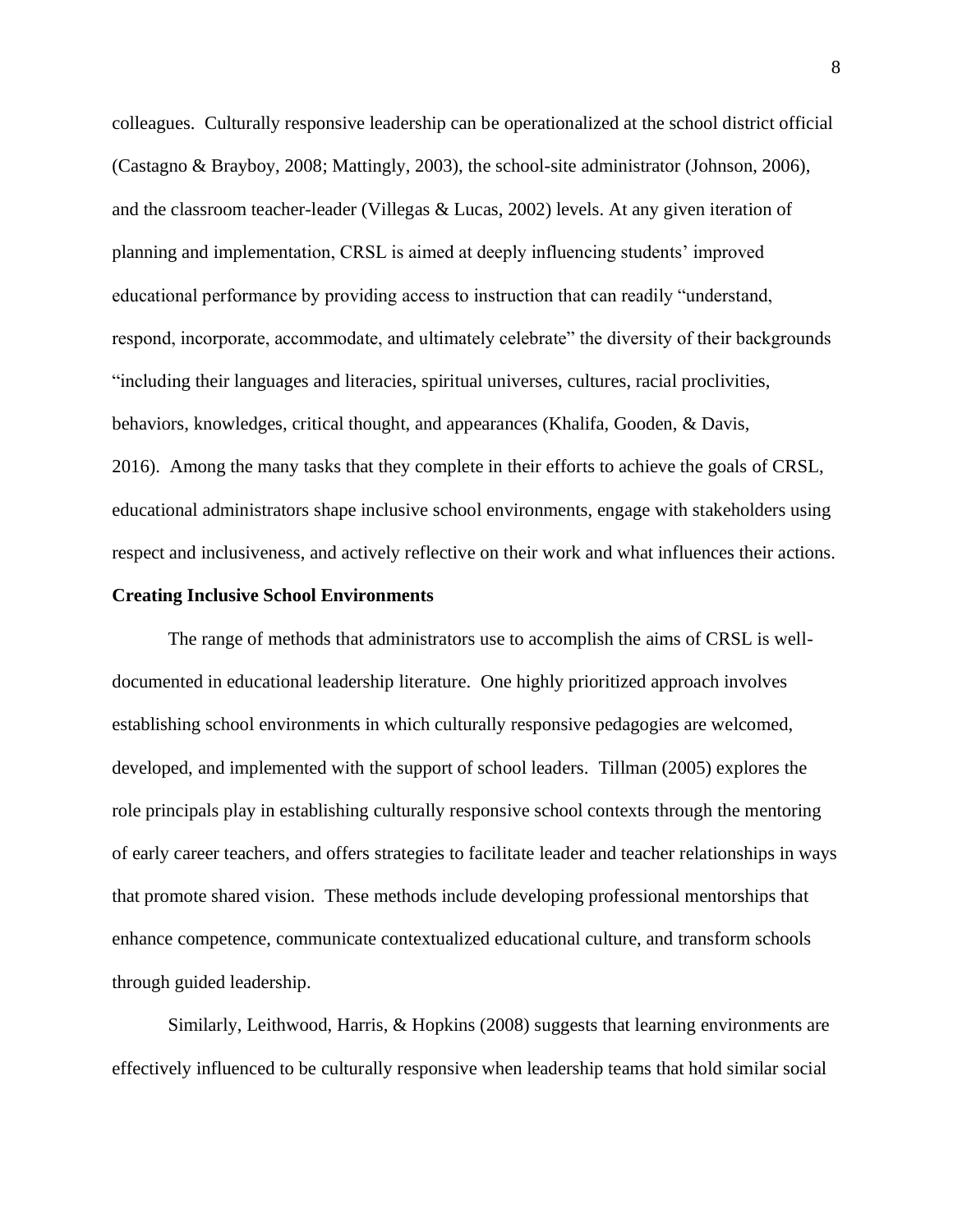justice-oriented dispositions are formed and granted the agency to do the work in their spheres of influence. Likewise, scholars contend the importance of responding to schools' needs by building inclusive relationships within schools (Madhlangobe & Gordon, 2012). Empirical evidence chronicling school leaders also offers great insight into the specific actions that can be taken to establish and sustain culturally responsive schools.

#### **Culturally Responsive School Leadership Behaviors**

Research suggests steps that leaders can take to create and nurture culturally responsive schools that reflect the needs of their respective communities (Ishimaru, 2013). In particular, efforts that highlight the essentiality of equity on behalf of students from historically oppressed backgrounds and communities have proven to be influential. Studies report how leaders who integrate or prioritize cultural responsiveness in the professional development of their school staff are effectively able to employ theory-based practices more easily (Voltz, Brazil, & Scott, 2003). Further, leaders who encourage discursive exploration of the research centering the effects of historicized racism and other forms of oppression on students they serve promote advocacy on behalf of traditionally underserved communities (Singleton, 2012). Singleton and colleagues (Gardiner & Enomoto, 2006) suggest the importance of collaboration, within school communities and across school districts, that unites people who are committed to centering social justice in their work to address academic and opportunity gaps. The ability to meaninfully collaborate is often enhanced by team members' abilities reflect on their own perspectives and contribute from dispositions informed by their own honest personal reflections.

#### **Critical Self-Awareness**

 Of the many recommendations that researchers offer as effective strategies of educational leadership, one of the most commonly employed across culturally responsive pedagogy is the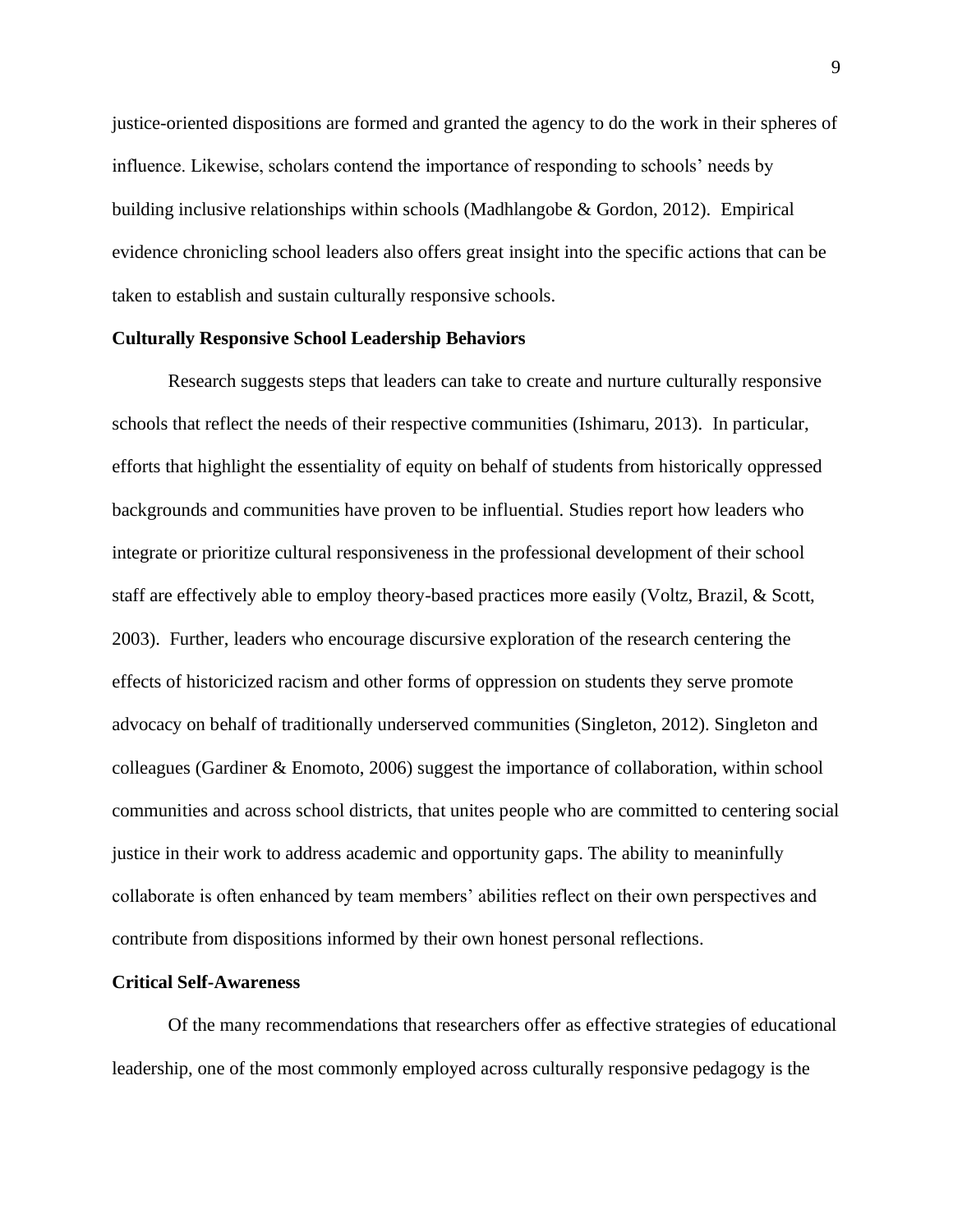practice of critical self-reflection. Scholars have relayed the paramount impact that this practice has on educators at every level, including school staff (cite), building-level leaders (Branson, 2007), and district administrators (Hyle, Ivory, & McClellan, 2010). Critical self-reflection requires the act of closely examining the experiences and exposures that have influenced the way educators view their students' ability. Likewise, it can be used by leaders to examine their current leadership practices to determine how they affect students, families, and colleagues. In exploring one's perceptions and behaviors, as well as the personal, historical, and systemic causes for those outlooks, critical self-reflection can lead to vulnerability and eventually transformation.

#### **Method**

#### **Research Context**

The participants in this study were district-level officials, school-level administrators, and teacher leaders in Shadow County Public Schools (SCPS). Located in the Mid-Atlantic region of the United States, the school district serves just over 14,000 K-12 students from rural, suburban and urban communities. Of this population, 64 % are White, 13% are Latinx, 11% are Black, 5% are Asian, and 6% are two or more races/ethnicities. Approximately 10% of students are English Language Learners with 74 home language spoken by students. Thirty percent are considered economically disadvantaged. There are just over 1,300 teachers.

#### **Participants**

Ten members of the SCS Equity Leadership Team (ELT) participated in the study. Of the ten, six identified as women and four identified as men. Six identified as Black, two identified as White, one identified at Latina, and one identified as mixed-raced. Four of the participants were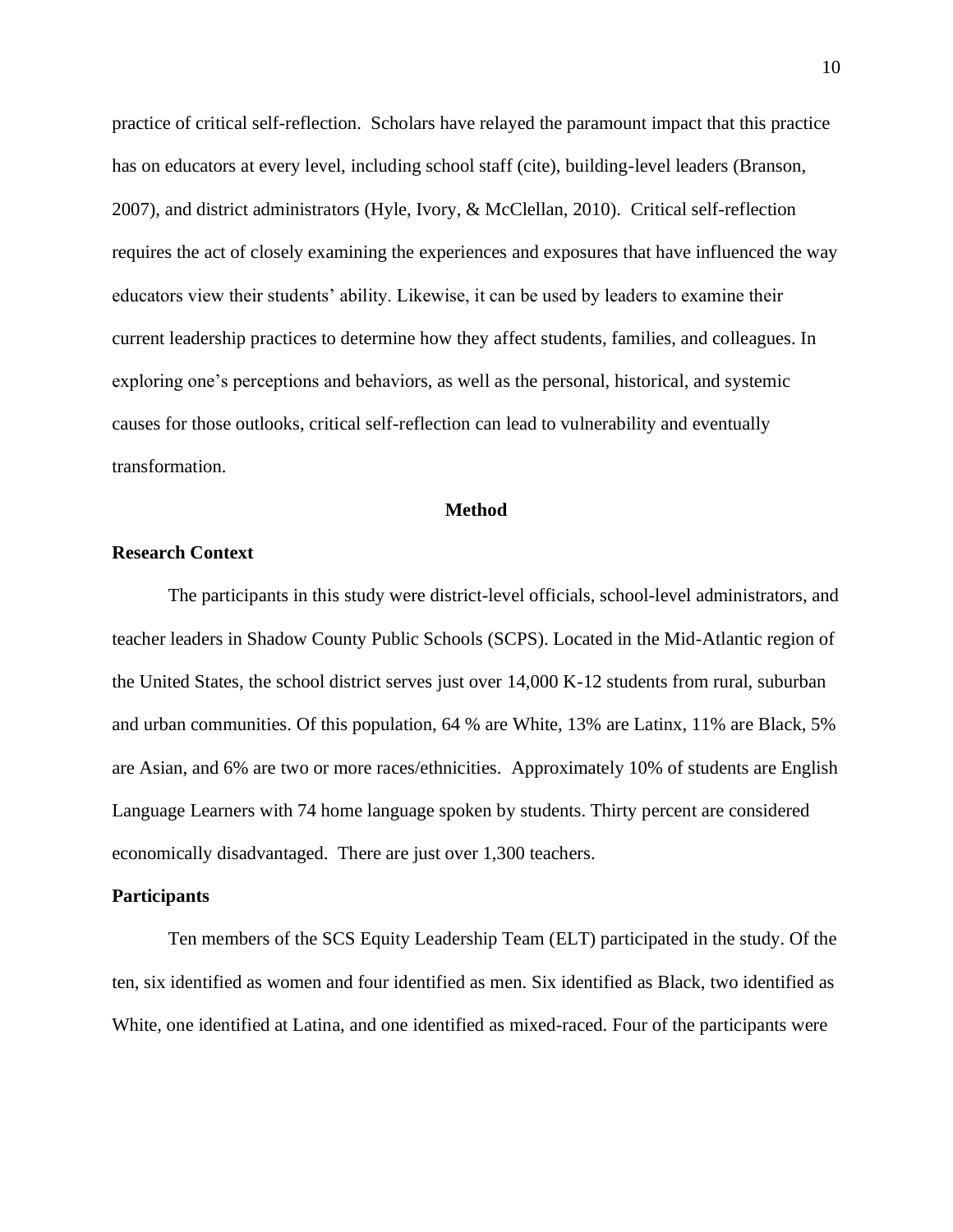district-level officials, three were building level administrators, and three were teacher leaders. Participants years of experience in teaching ranged from six years to 35 years.

#### **Description of County's Culturally Responsive Programs**

Shadow County Public Schools formed the Department for Community Engagement in 2006 to close the achievement gap and attempt to prepare teachers to implement culturally responsive practices because of the country's changing racial and ethnic demographics. A teacher from each school was appointed as a Diversity Research Teacher (DRT), and it was their responsibility to share resources and facilitate opportunities for staff to learn more about teaching and supporting diverse learners and their families. In 2009, all SCPS DRTs read Gay's (2010) *Culturally Responsive Teaching* and identified three tenets they felt were most relevant to the decision to close the achievement gap.

In 2015, a certification process for use within the district was developed by the Department for Community Engagement. Certification was based on tenets of Gay's (2010) *Culturally Responsive Teaching* and models inspired by the National Board Certification process and the Cultural Linguistic and Ability Diversity (CLAD). Since every school in the district participated in professional learning communities (PLCs), the certification process utilized a cohort model to facilitate collaboration. Coaches also worked with each teacher and administrator enrolled. To receive certification, each participant had to produce a portfolio showing their growth and achievement as well as their students' growth and achievement as it related to culturally responsive practices.

#### **Data Collection**

Data collection and analyses were undertaken by the two emerging scholars as well as the graduate research assistant who had an interest in culturally relevant pedagogy and were all also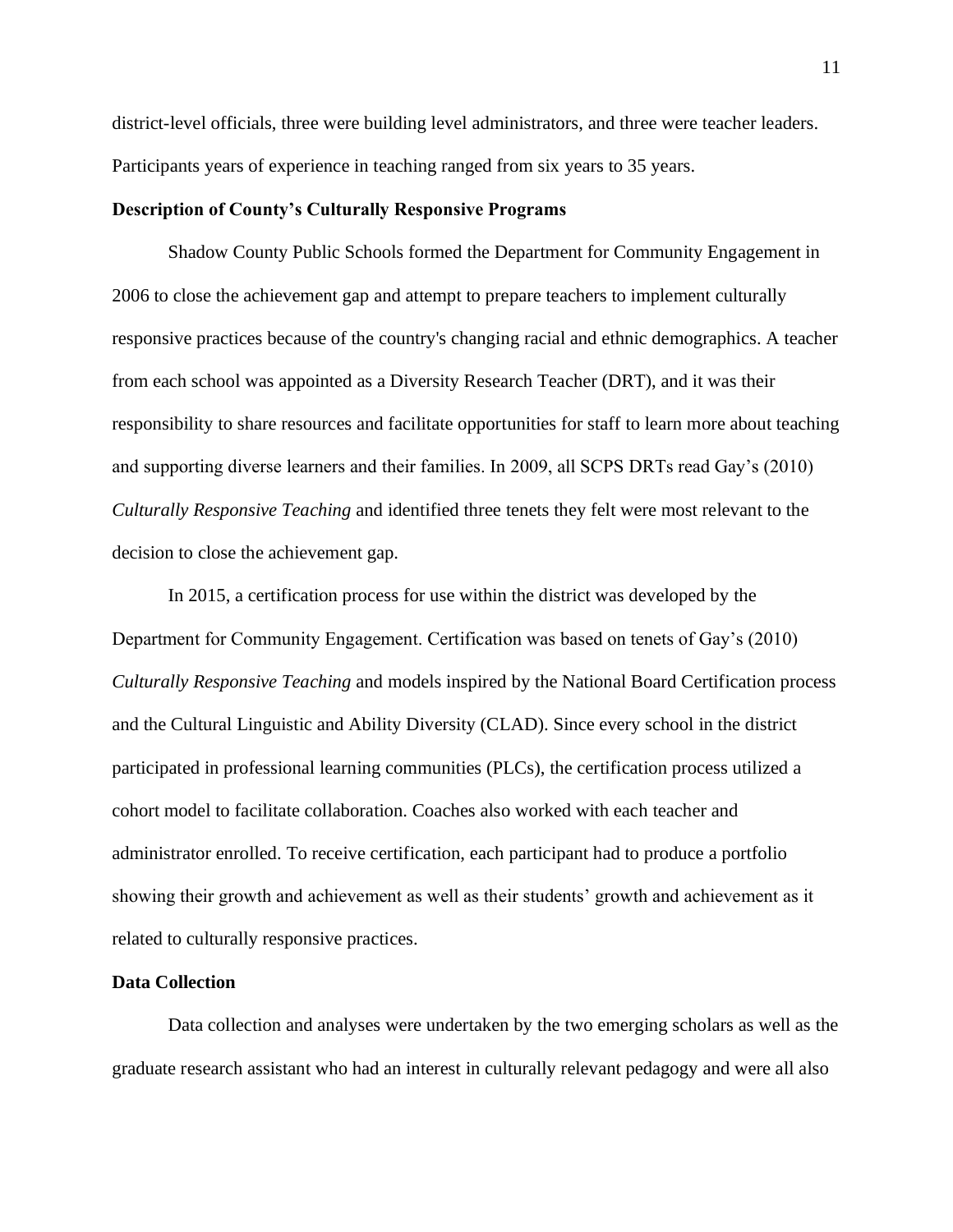former classroom teachers. The researchers used semi-structured interviews to collect data on participants' experiences and perspectives and they reviewed documents on the school district's culturally responsive program (Marshall  $\&$  Rossman, 2016). The interview protocol was grounded in the theoretical framework and the literature on culturally responsive teaching (Ladson-Billings, 1995) and culturally responsive school leadership (Khalifa, Gooden, & Davis, 2016). One of the researchers attended one of the district-based Equity Leadership Team (ELT) meetings and explained the scope of the research project and solicited participants. The ELT members who were interested in participating in the study were then interviewed one-on-one and face-to-face at a time that was convenient for them. Interviews lasted 35 to 50 minutes. In order to gather a full picture of participants experiences on the ELT, participants were asked follow-up questions or asked to elaborate on their answers.

#### **Data Analysis**

All interviews were audio recorded and transcribed. The researchers independently read of all the transcribed interviews line-by-line multiple times to look for initial themes (Marshall & Rossman, 2016). If there were areas in the transcribed interviews that were not clear, the researchers listened to the audio recorded interviews to pull the nuances in the participant's voices. The researchers also used an inductive and deductive qualitative data analysis approach and managed the coding in two rounds. During the first round of coding (Miles, Huberman, & Saldana, 2014), the researchers engaged in deductive coding by developing a priori codes based on the theoretical framework and literature and inductive coding by creating additional in vivo codes developed after the initial readings of the transcriptions. Each researcher took analytic memos during initial reading and had discussions between the researchers to address disagreements in the initial codes. Once the initial coding meeting was set to settle any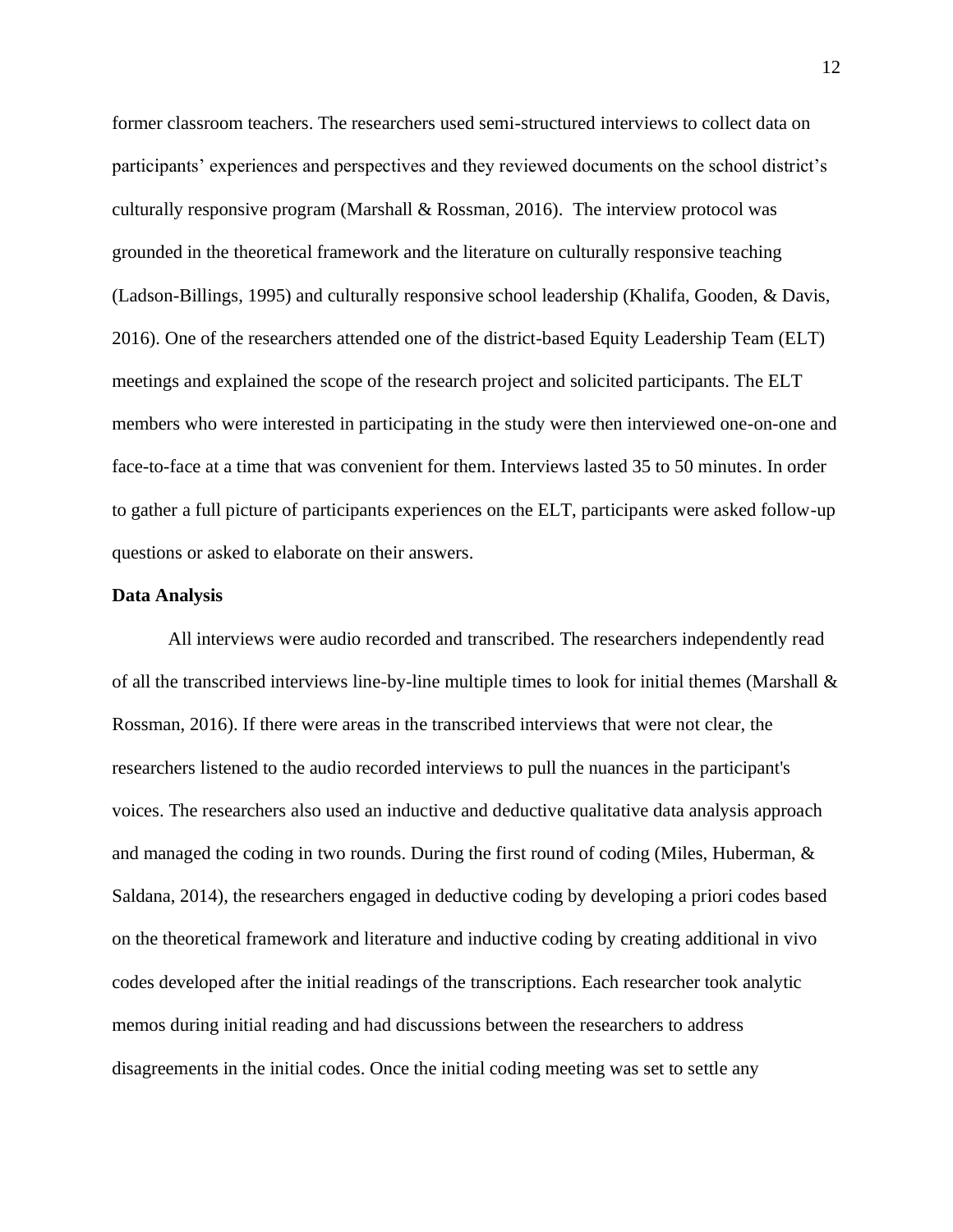disagreements in the codes, the researchers engaged in the second round of coding during which they collapsed codes that were similar. The researchers coded the remaining transcripts independently.

The researchers that examined the most commonly applied codes reread the other transcripts to ensure these themes were evident across the participants. Here the researchers sought phrases in participants' interviews that demonstrated the codes to be used in the findings. During this phase, they also sought disconfirming evidence or instances in which a participant's explanation of an event differed from the larger consensus of the team. To address the disconfirming evidence, they held discussions to extrapolate the context and nuances in the participant's explanations. To ensure trustworthiness of this study, they also engaged in member checking by sharing findings with the leadership team to confirm their words and ideas. They also held the discussion with all the authors who served as auditors of the themes (Lincoln  $\&$ Guba, 1985).

#### **Findings**

The findings presented here endeavor to answer this study's primary research question: How do school district officials, school-level administrators, and teacher leaders engage in collaborative leadership to promote district-wide change through the creation and implementation of a culturally responsive program? Through thematic analysis, the following themes emerged when a culturally responsive school leadership framework was employed: (a) establishing and sustaining systems and structures; (b) developing and training equity leadership teams; (c) hiring equity specialists, and (d) recruiting and hiring leaders of colors. The operationalization of this framework in the study's educational context demonstrated how leaders, informed by a disposition that privileges the needs of historically underserved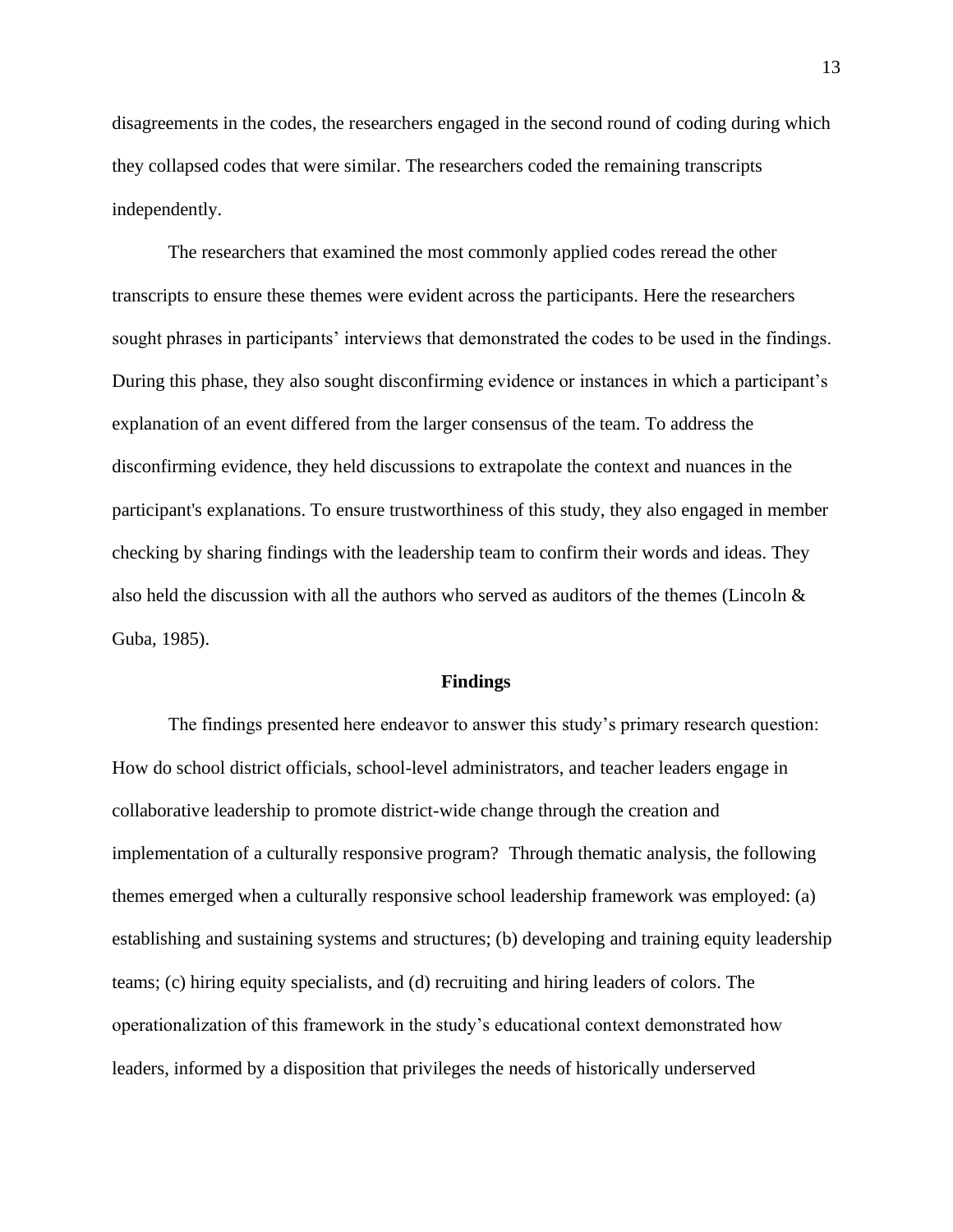communities, enact programming that furthers students' progress. The thematic analysis revealed school district leadership practices which helped principals and teachers engage in culturally responsive pedagogy. These identified practices included: (a) reviewing culturally responsive teaching and school leadership research as a school team; (b) translating newly-acquired knowledge into actions; (c) addressing institutional racism, and (d) eliminating opportunity and achievement gaps. Within the practices that the school leaders utilized, the most influential was critical self-reflection. Using this tool, school leaders were able to facilitate the following meaningful work with each other: (a) self-reflection; (b) addressing biases, and (c) reducing gaps in student learning.

#### **Culturally Responsive School Leadership**

#### **Systems and Structures**

The culturally responsive school leadership team is composed of school district leaders, school-building administrators, teachers, and instructional coaches. In addition, two equity specialists were hired by the school district to support the work and provide professional guidance for teachers. A common theme in the interviews was that members of the leadership team appreciated the diversity in roles because of the varying perspectives. One participant elaborated on the importance of having leaders on the team who worked in the district's schools in order to implement changes. He explained

With equity specialists, you're literally asking two people to do the work of 25 different buildings with different contexts, cultures, and experiences. So, the equity specialists can provide the professional development piece, but at the end of the day, what they don't have is the authority to say, "We are doing this."

The culturally responsive school leadership team placed all of its members in a leadership role in some context and were cognizant of the hierarchies and politics that existed in schools. For example, teachers on the team lead professional development, designed with the culturally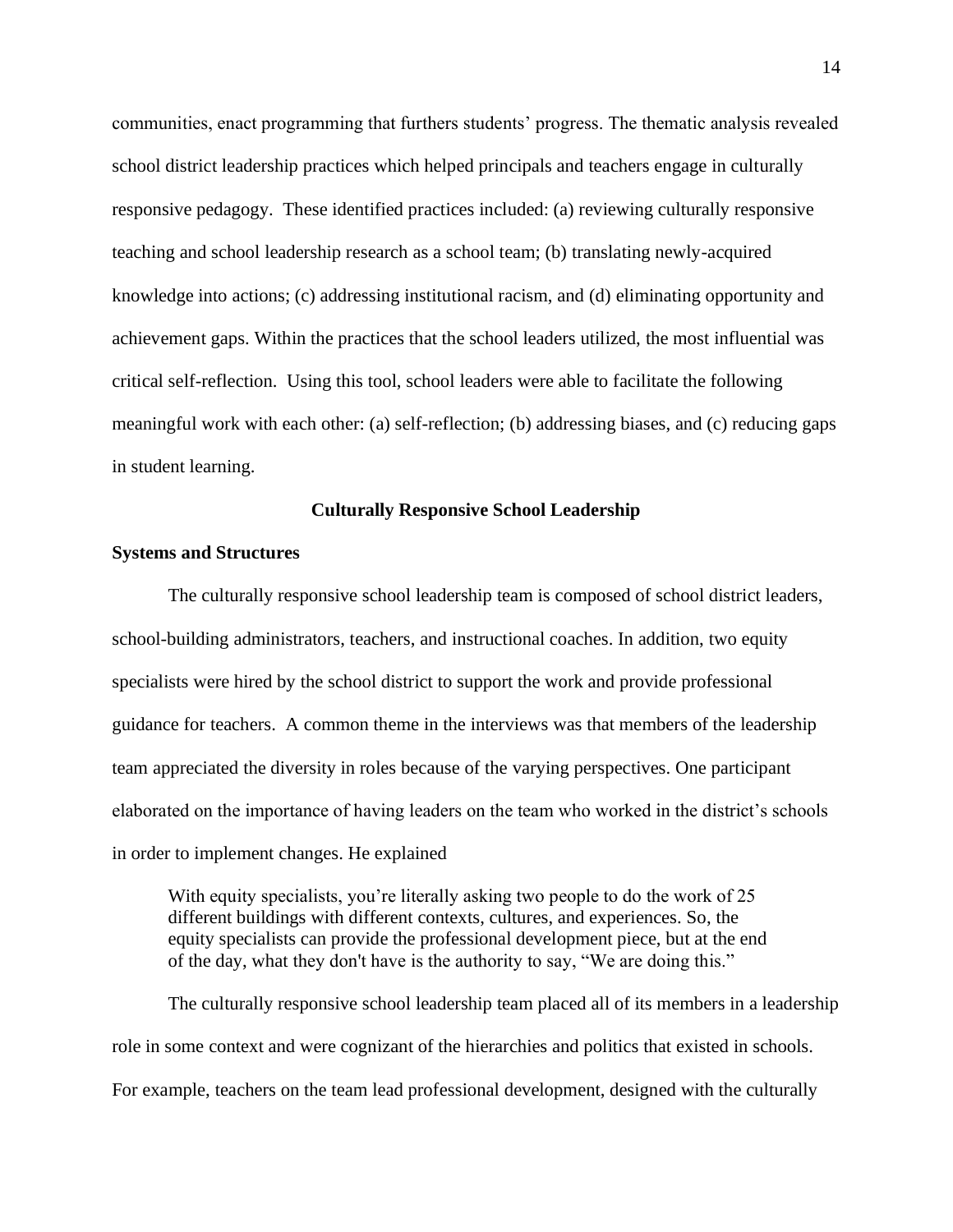responsive school leadership team, at their school, instead of equity specialists or coaches, with the support of their building-level administrator. While the teachers who lead professional development were crucial to spreading the initiatives of the leadership team, they did not have authority over other teachers with regards to the implementation of initiatives. This type of structure promoted intentional collaboration focused on school inclusiveness at every level.

#### **Equity Leadership Teams**

As mentioned earlier, the equity leadership team was composed of district officials, equity specialists, teachers, and instructional coaches who volunteered to serve on the team. Every member on the team understood the common vision and purpose of the team, which was to close the achievement and opportunity gaps within the district and address the systemic racism within the district. One participant noted, "We all have the same vision in mind. Choosing a diverse team was a conscious decision to ensure a variety of experiences and perspectives." Another participant offered, "I think because everybody comes with all those different perspectives, that's what really moves it forward." With the composition of the team, there were members who understood how school systems functioned and others whose expertise lied within leading schools or classrooms. While the composition of this team was effective for implementing changes at the school level, the team members acknowledge one challenge they had to address was improving systemic racism. One participant described, "It doesn't include the whole system in the conversation and it doesn't look at what are the systemic racism structures that don't allow these practices to flow through some schools." One approach the school district used to address this issue was the recruiting and professionally developing educators of color. **Leaders of Color**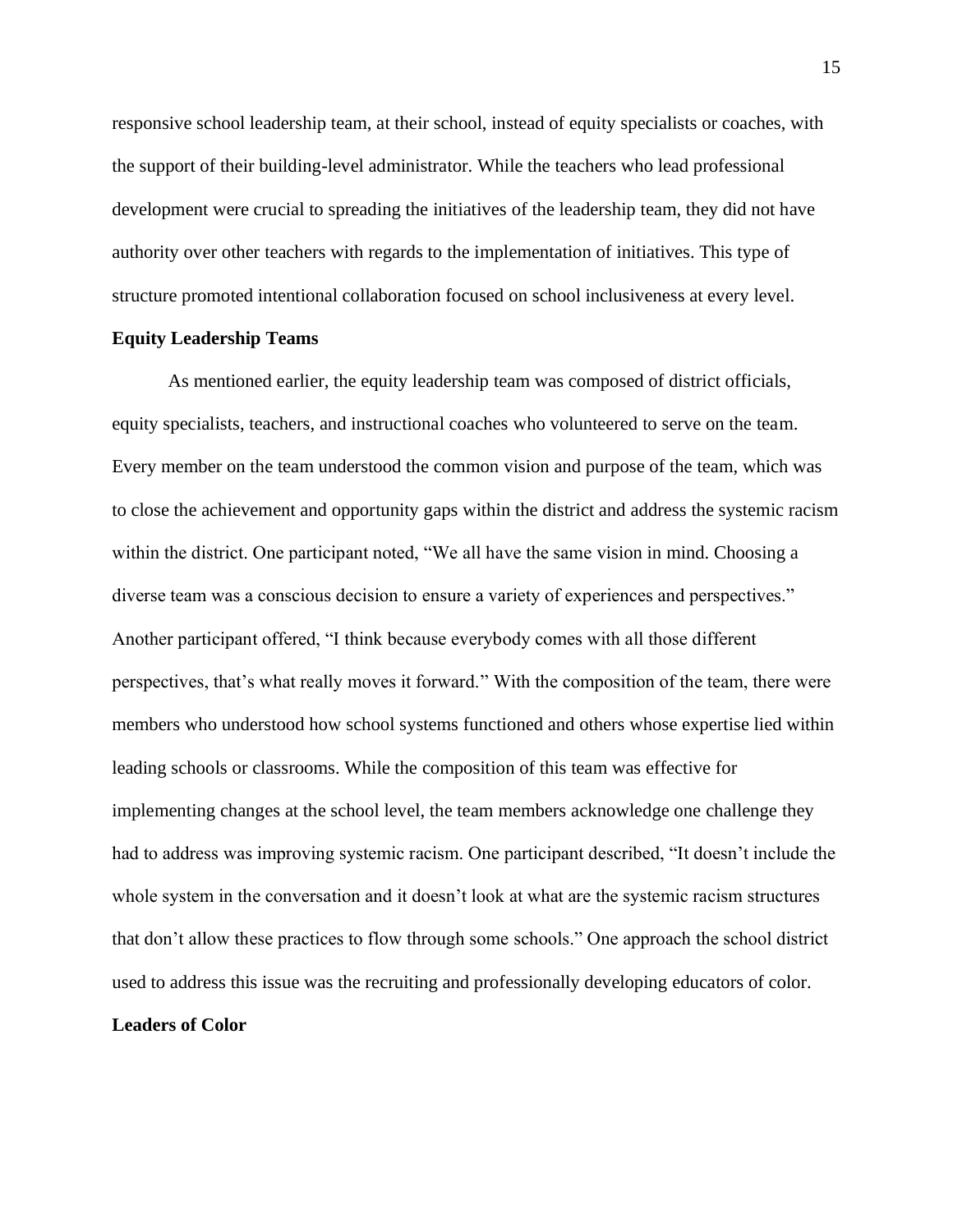Shadow County Public Schools has consistently recruited teachers of color over the years. However, the district, in what was similar to national trends, struggled to recruit and retain teachers of color. Many teachers of color had been hired through a local organization that mentors African American teachers. A concerted effort was made by the district to also place more educators of color in leadership roles, as seven teachers of color became school-based administrators and district-level officials in the past two years. Leaders in the district were working to continue this trend. One participant explained, "Our current superintendent said there was going to be a focus on equity and from the action that I've seen take place, I feel like there is a decision to move forward and to try to put that energy in the right place."

#### **Culturally Responsive Programming and Practices**

#### **Review of Research as a Team**

Findings indicated that several teachers and administrators collaboratively reviewed research in culturally responsive leadership and teaching. In doing so, the team considered how to translate their new knowledge into practice to eliminate gaps while addressing institutional racism in the district. Members of the leadership team acknowledged that this work was a collective effort and that while members of the leadership team had different roles throughout the school district, they were all invested in addressing the gaps and inequities. Team members also recognized how the diversity within their group would be an asset. As one participant noted

When we all come together, we all bring those perspectives to the table and we all have the same vision in mind. So, then it becomes this collaboration of thoughts, ideas, and perspectives to understand from each level what we need to do in order to work and play our own position in that area.

A challenge the team faced when using the research was finding research that was representative of their district 's demographics. Since SCPS had unique demographics across schools, where some schools had a predominantly White population, while other schools were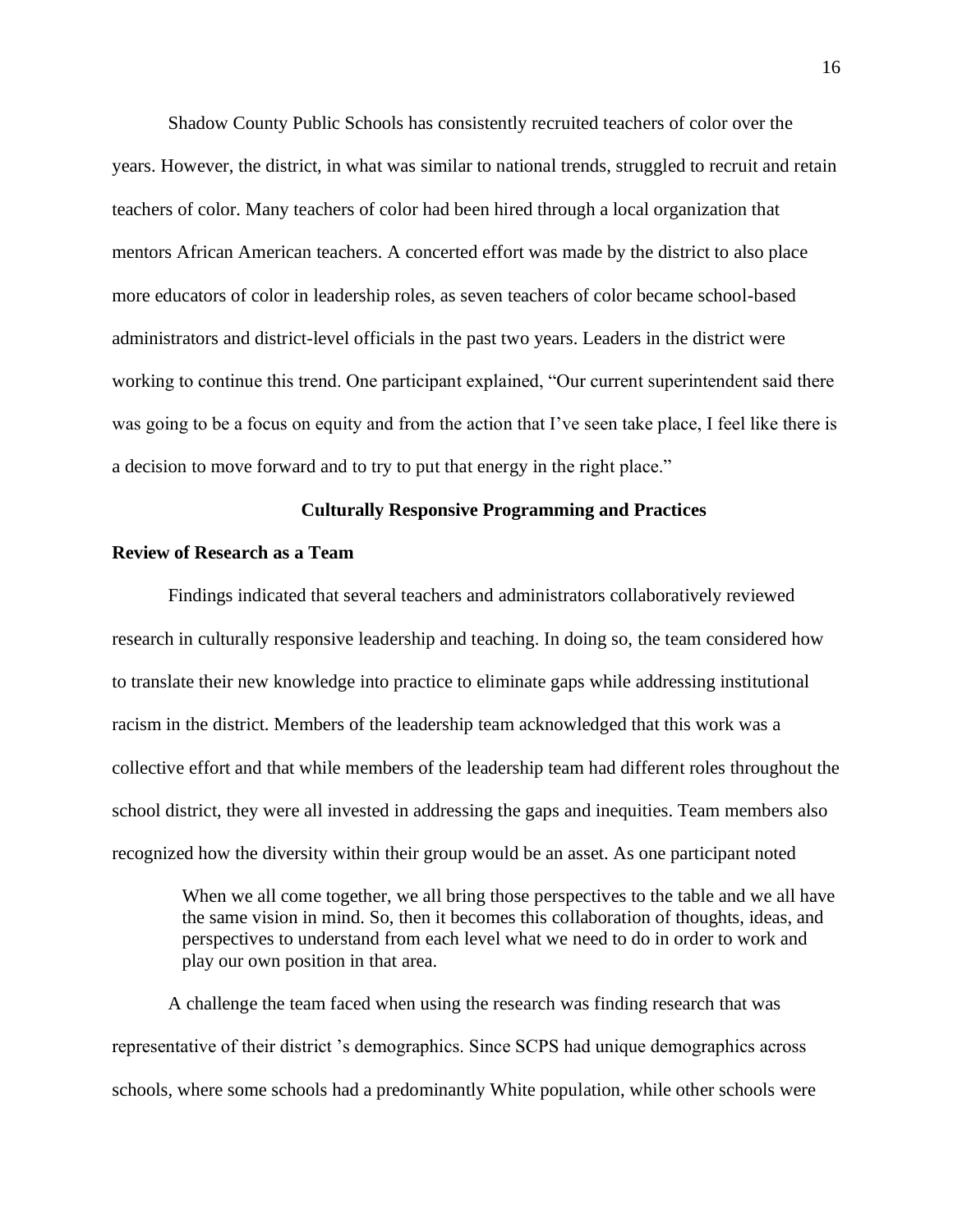more racially and ethnically diverse, it was challenging to locate literature grounded in a district with similar demographics. One participant elaborated, "Most of the literature you find on CRT is in urban settings with majority urban settings, with majority-minority populations." In reviewing the literature, the leadership team sought to find ways to make the available research applicable to the specific needs of their district. One participant noted, "I look at the context and the setting of which that research occurred. It needs to be transferable to our context." Leaders were committed to helping school staff use what they read to inform their classroom strategies in meaningful and effective ways.

#### **Translating Knowledge into Practice**

The leadership team, based on their diverse role and experiences, considered practices that needed improvement and the unique needs of schools across the district. This included personalized supports, such as organizing a book study at one rural elementary school as well as providing resources for family engagement at two suburban elementary schools. One member of the leadership team focused on family engagement during their master's program, which proved to be an asset that informed their ability to lead family engagement opportunities. Recognizing the differences between schools within the same district was important to the leadership team. One participant described, "I think every school is different because all have their own little culture of how they feel comfortable."

A driving factor for the leadership team was dispelling the notion of giving attention to students of color with exceptional outcomes. One participant noted, "I actually talked with the superintendent about the fact that he will find kids who have made it in spite of what we do to them, in spite of how we treat them and put them out in front as if some kind of magic got them there. But we need models." The models, the leadership team theorized, would prevent the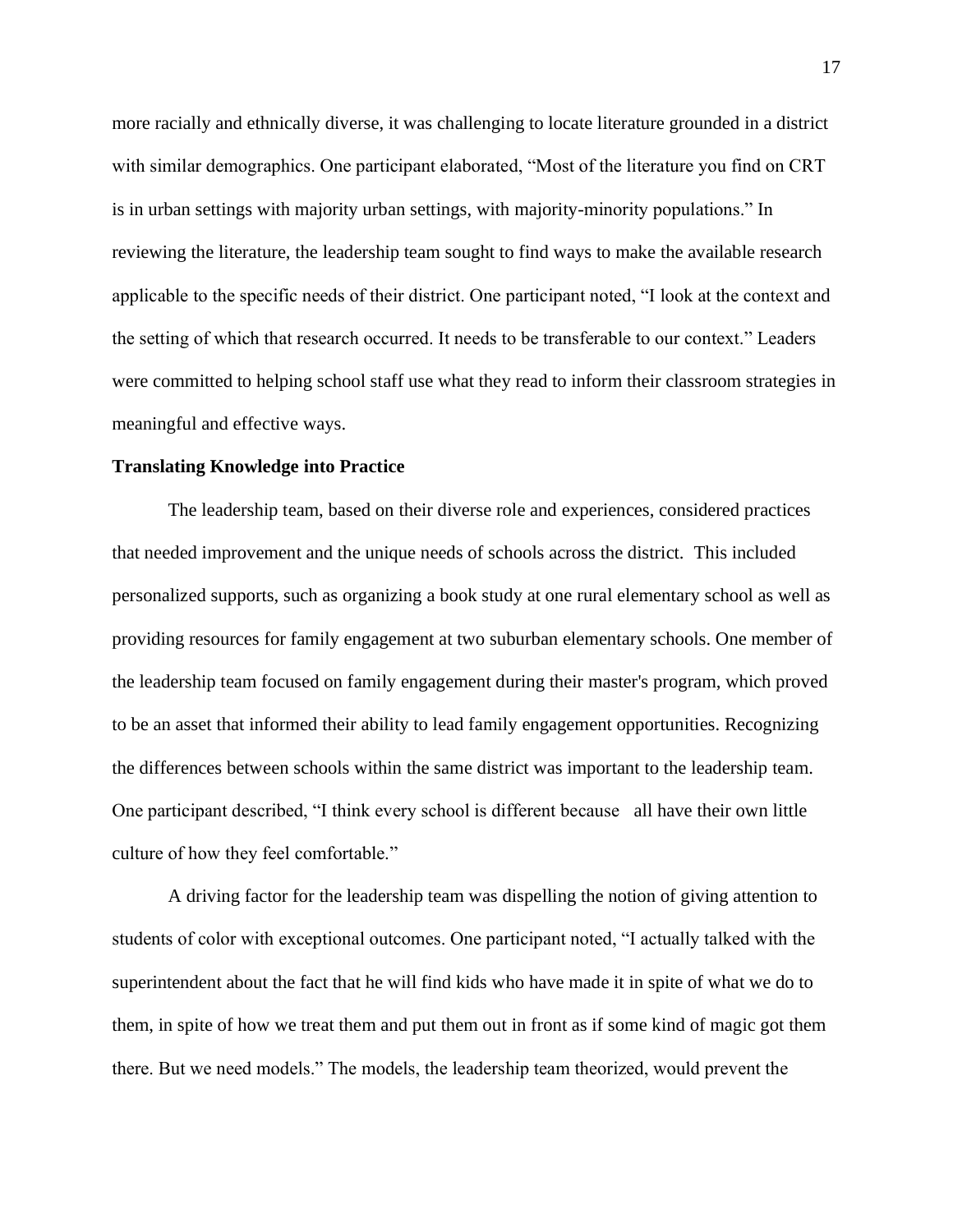tokenizing of a select few minoritized students. Using Hammond's *Culturally Responsive* 

*Teaching and the Brain* as a framework, the leadership team worked to integrate her work into

all learning and professional development opportunities.

While personal experiences may have helped frame how the leadership team

conceptualized culturally responsive teaching and leadership, it was important to the team that

any professional development and learning opportunities were grounded in research. As one

#### participant noted

When we go in front of people - because we plan professional development for the whole district - we come with our own perspectives and our own experiences, but we like to back them in things that have been proven research. So we try to stay abreast with the current research and best practices around the work that we're doing so that we are able to justify and provide resources for other people in terms of where we're getting our knowledge from.

#### **Eliminating Achievement and Opportunity Gaps**

As a result of the nascent nature of this initiative, it was too early to see significant

changes across gap groups. There was, however, a concerted effort to close achievement and

opportunity gaps beyond performances on standardized assessments. One participant explained

Every day, I am intentionally doing various things, various strategies, using curriculum outside my resources. I think about who I'm teaching in order to reach my students' needs to grow them from dependent learners into independent learning today. But it's extremely intentional and it's a lot of effort. It's not extra effort, but it's definitely a lot of effort.

The district has seen an influx of educators embracing the certification process. Educators

completing the culturally responsive certification has grown from three in 2017 to 30 in 2019.

This process of aiming to eliminate gaps has also helped the leadership team members reflect on their past practices in perpetuating achievement and opportunity gaps to be more cognizant of their own behaviors, beliefs, and biases in the future. One participant admitted, "I was ignoring students who were non-minority marginalized students. I was not giving them the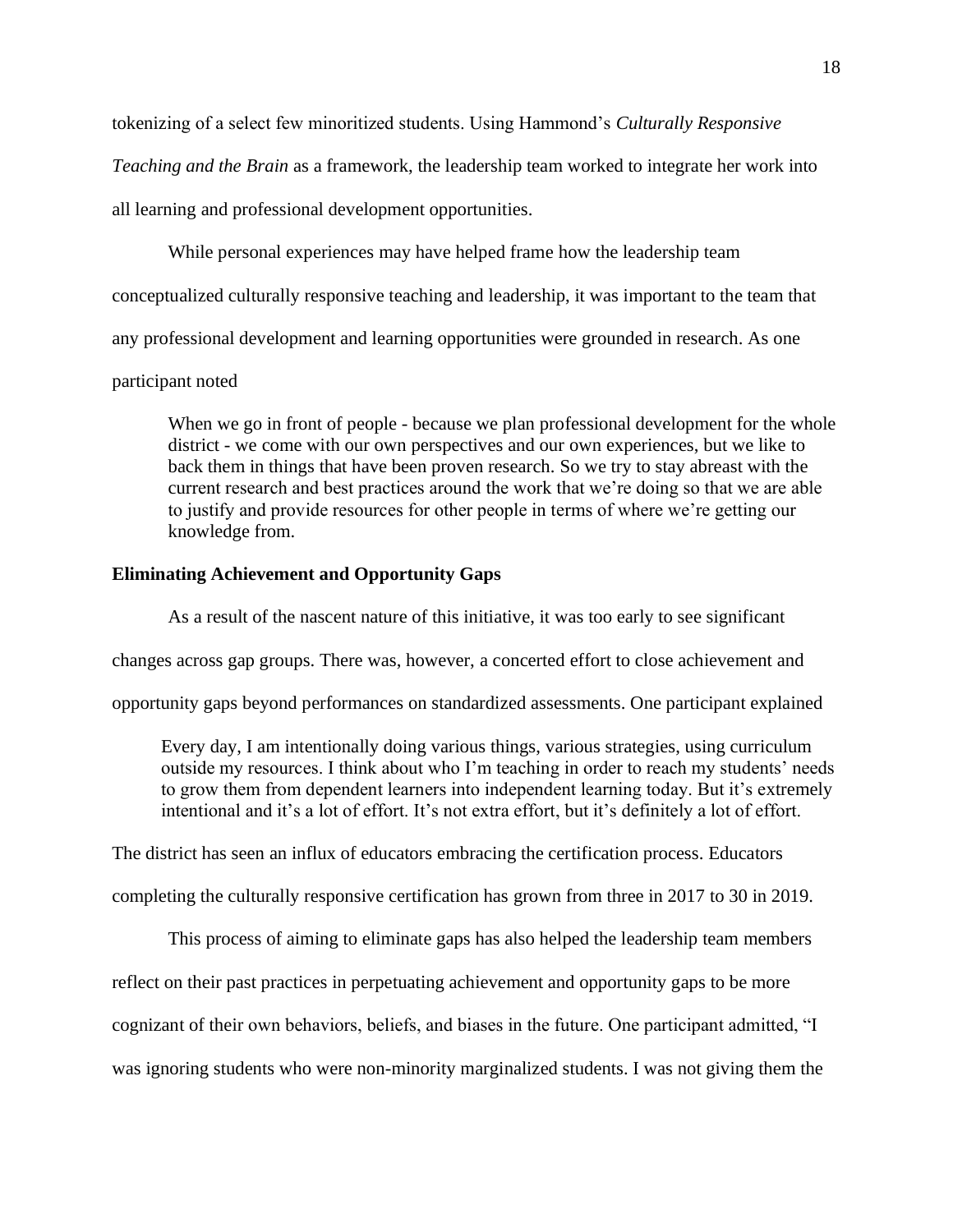full attention that I thought I was giving them." This participant realized through reflection that they were able to "recognize places where I was making a lot of assumptions" to better meet needs in marginalized students.

#### **Addressing Institutional Racism**

The leadership team continually discussed finding new ways to address the institutional racism present in their district. Recognizing their ability to change was an important first step. One participant believed "I think I have a part in dismantling the institution of racism by how I choose to work within the system that already exists." Another participant echoed those thoughts when proclaiming, "I have the express power to change that and so I do." This participant noted their role as a gatekeeper for opening new opportunities for minoritized students, including access to more rigorous curriculum and extension opportunities.

The team also has a deep understanding of how the curriculum worked and the importance of providing students of color who have been minoritized with opportunities to access more appropriate and rigorous curriculum. One participant excitedly expressed, in relation to helping students of color access more rigorous curriculum, "It is changing their life trajectory!" Having knowledge of and access to programs was an important part of addressing institutional racism. One middle school offered a summer bridge program that allowed students achieving at a high level of math in a 6th-grade standard class to take Algebra I in eighth grade, which was typically taken in ninth grade.

### **The Use of Critical Self-Reflection as a Tool**

#### **Self-Reflection to Interrogate Gaps in Student Learning**

Engaging in critical self-reflection is a fundamental process of culturally responsive school leadership (Khalifa, Gooden, & Davis, 2016). In this study's analysis, self-reflection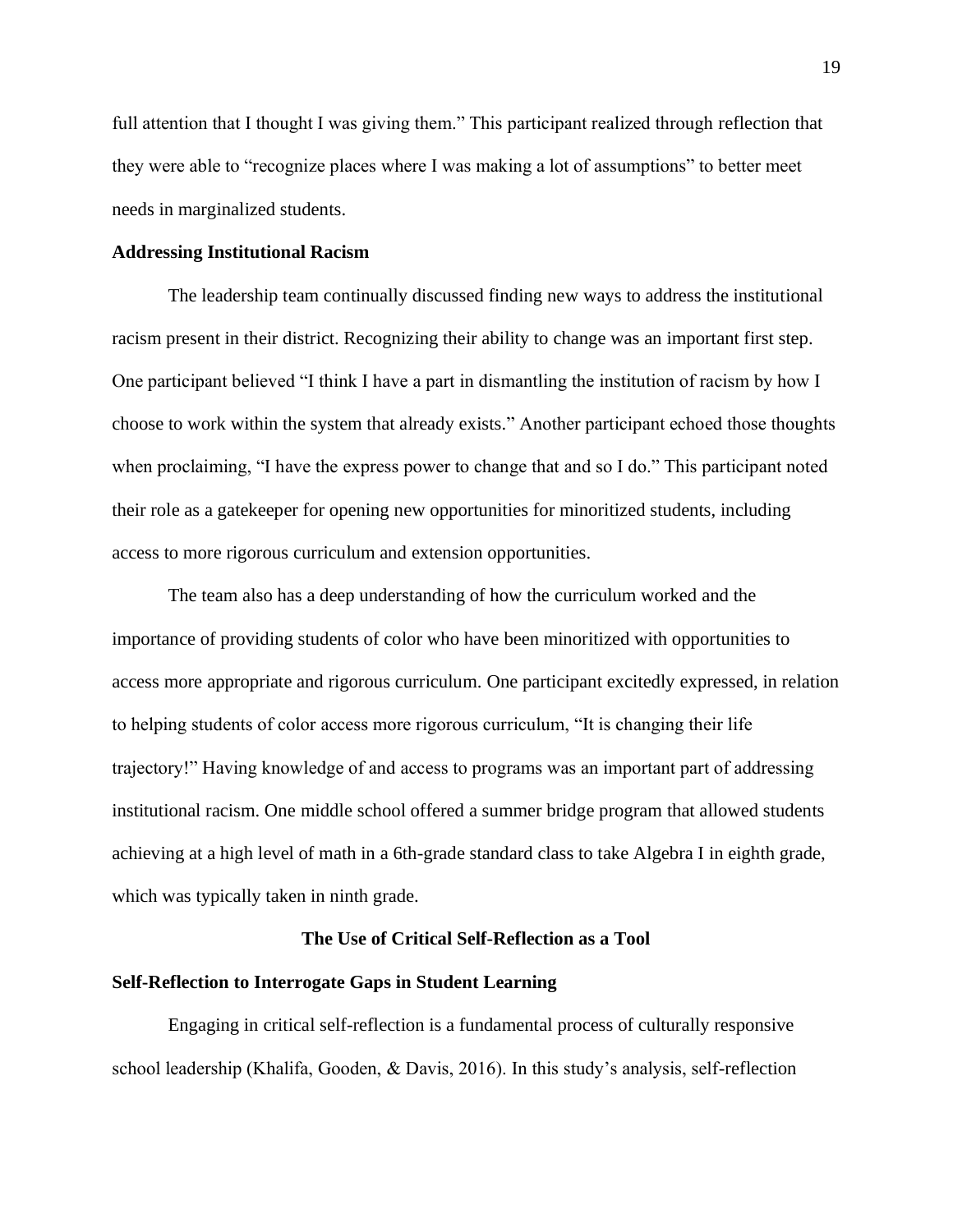emerged as a major theme in the data. The majority of the leaders in the sample used it as a tool to reflect on their backgrounds, assess their backgrounds in relation to the experiences of students of color, and examine their leadership practices and the extent to which they supported or hindered the experiences of students of color. In an interview, one school-level administrator reflected on how his self-reflection practices helped him assess the ways his leadership practices affected his students' progress. He explained

I think, like with anything you're trying to do, it starts with how [I] as an individual and my role as an administrator, either perpetuate or goes against things that make achievement gap even occur.

Here, the administrator not only used critical self-reflection as a CRSL engagement tool, but he also used it to interrogate the extent to which his personal practices were contributing the outcomes of students of color in school. However, he did not stop there, as, through his position as a school-level leader, he encouraged his staff to reflect on the extent to which the historical context of the county in which their school was located contributed to this problem. His reflection prompted him to engage his staff in activities that helped them see the schooling experiences of Black students from a historical context and how that context was shaping their current experiences. In an interview he shared

For example, many of our teachers didn't know the history of race within Shadow County Public Schools. And so, if we're going to go after addressing the lack of achievement in our Black students then we need to know how we got to this point. And so, it is that professional awareness piece. And so, we brought in a local videographer that traced the history of integration and segregation in Shadow County that just rose that awareness to show this problem is historical and that until we recognize that historical context we can't address what we have today.

Another participant admitted that, prior to joining the leadership team, they often did not spend as much time helping non-minority marginalized students due to assumptions that they had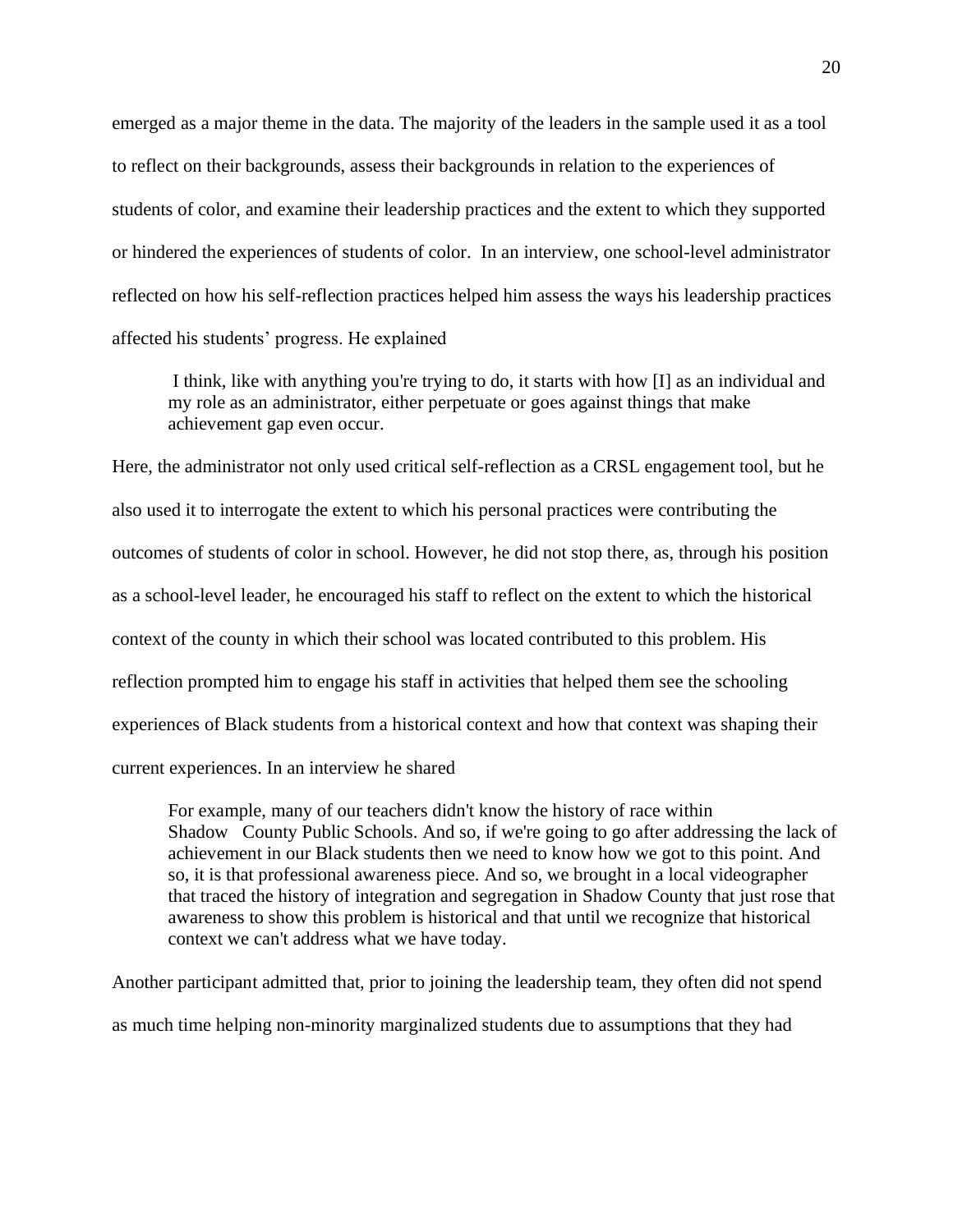stronger support at home. This process of self-reflection raised educators' awareness about the problems in the past and how their practices could change or disrupt the current status quo.

#### **Self-Reflection to Address Biases**

Other participants expressed similar sentiments about the importance self-reflections played in their roles as culturally responsive leaders and how it informed their work. One teacher leader shared how critical self-reflection was a challenging task to engage in, however, she saw the process as an opportunity for her to take risks and to share that vulnerability with her peers who were doing the same work. She shared

There's a lot of focus on yourself and the way to do any work is to first go inward in whatever we're trying to accomplish, to change - so definitely being able to be vulnerable to myself [and] the things that I don't necessarily always want to acknowledge myself. But also, being vulnerable with other people who are trying to do this work as best as they can.

The two different perspectives regarding how critical self-reflection was enacted were telling indications of the benefits of prioritizing the tool. This process of being vulnerable, surrendering one 's own beliefs and allowing others' perspectives to challenge their own was not only helpful for individuals, but also in the process of partnering with colleagues to learn from them. It was helpful for participants and their colleagues to understand how others interpreted success and growth and how it manifested in cultures that differed from their own. In this study's data, we found that this vulnerability allowed some of the leaders to examine their biases based on their background and race as they interpreted children's needs. In one example, a teacher-leader shared how critical reflection allowed her to challenge her assumptions about the achievement gap and her expectations regarding what her White students needed. She reflected

So, in my personal life, the achievement gap was not necessarily among young Black people who are not achieving. That gap actually, I was able to close very quickly. My gap was I was ignoring a lot of students and I didn't realize I was doing that. I was ignoring students who were non-minority marginalized students. I was not giving them the full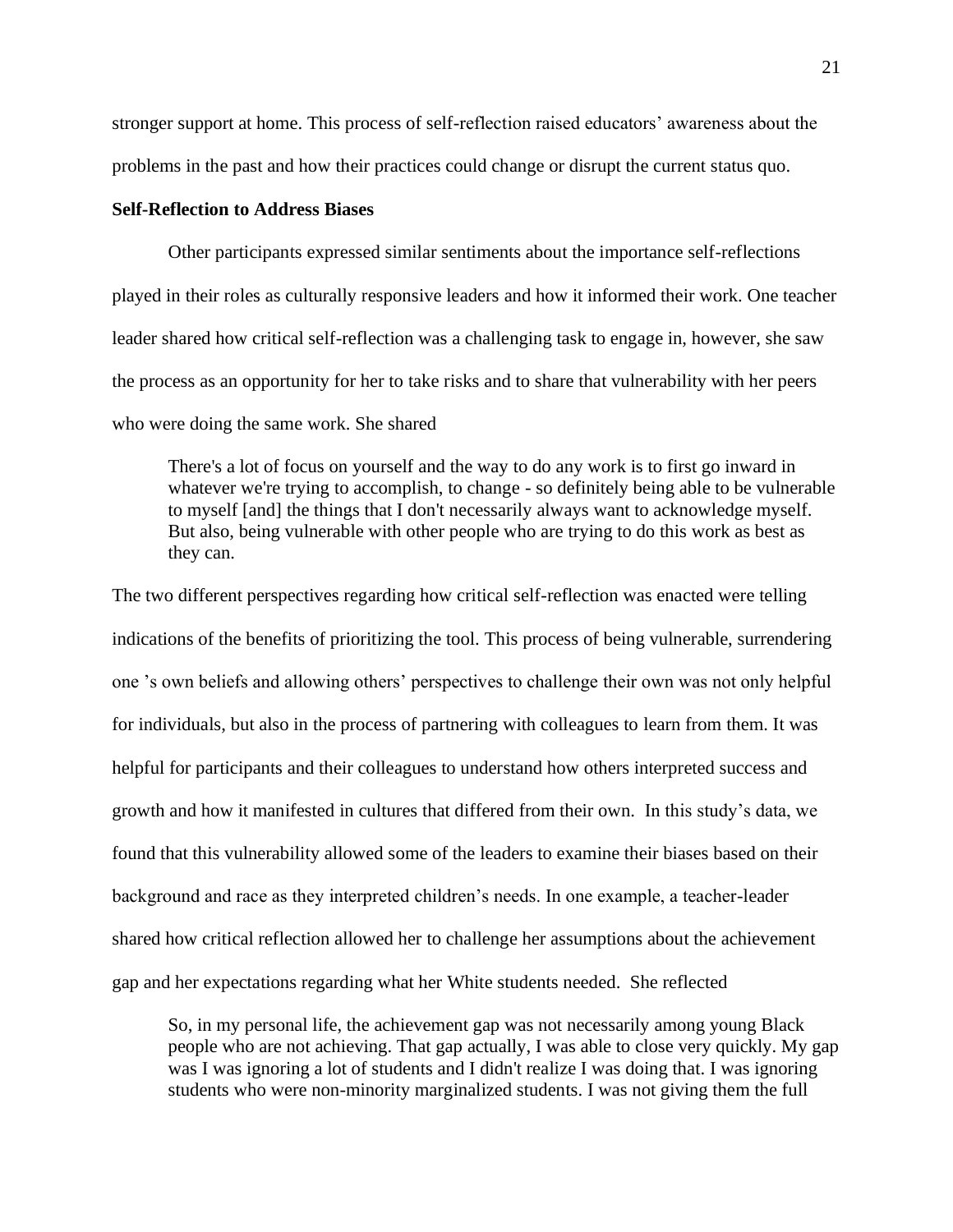attention that I thought I was giving them. I thought all this time I was giving them the same amount of or support. So, my practice has actually taught me to recognize places where I was making a lot of assumptions.

This school-level leader's example supported the notion that engaging in critical reflection opened the opportunity for leaders to assess the extent to which their cultural identity could perpetuate blinders and create biases when they interpreted the experiences of children who were from backgrounds that were different from their own. One teacher leader shared a similar sentiment about critical self-reflection when he described how his reflective practices directly influenced what he did in the classroom. In this situation, he described

It's like isolating my core beliefs [and] understandings - being able to identify my own biases and my triggers. It made a difference in being able to address them in classrooms. So, first it was just acknowledging that they exist and that I have them, and then once I was able to do that, taking the time to then think about how could I be proactive and plan for them when they would come up in practice with students.

The notion of having space to reflect race and culture individually and collectively carried

through all the interviews with the participants. Particularly with teacher leaders, they all shared

how these reflective practices challenged them to make changes in their classroom and see their

students from a different lens. One participant remarked

I think that from the beginning, having access and open space to address race and culture with other people in a community has pushed my thinking about my own biases and how they play out in my classroom….Really it pushed my thinking about how I saw my students and how I interacted with them and how much really I believed that they could succeed....We ended up creating an ethnic studies course at Shadow County High School to address a lot of the biases that were happening in school and to present a course curriculum to students who wanted to know more. It was only students of color who took that class in the first two years. It was only students of color. It wasn't [until] the third year of ethnic studies class that White student actually took a class.

## **Strengths and Limitations**

There are several strengths and some limitations to this study. The participants

interviewed for this study offered unique perspectives on what it meant for them to create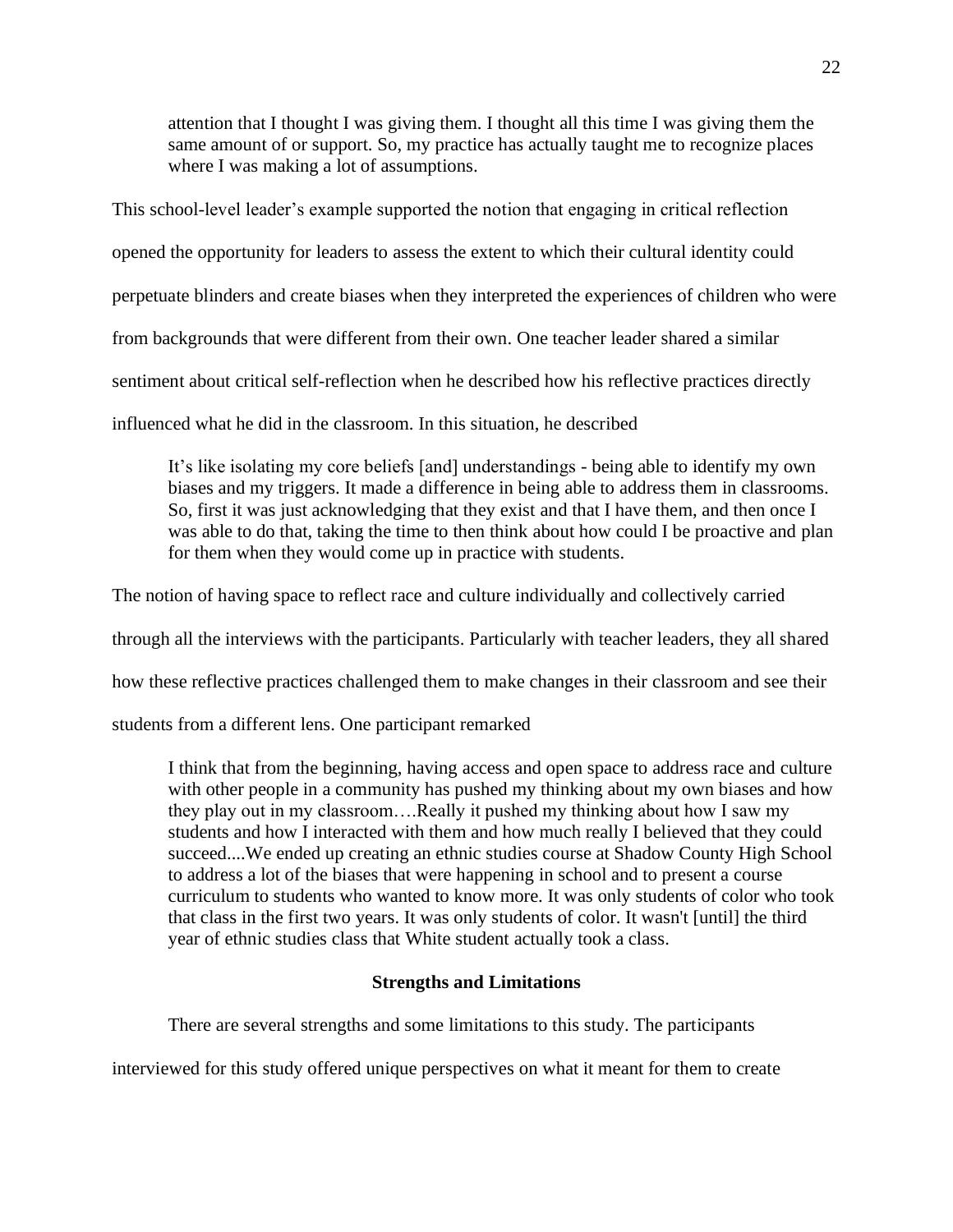culturally responsive teaching and leadership programs from a grassroots approach. This allowed the researchers to obtain a firsthand account of the commitment and perseverance that was employed by a group of leaders, most of whom were Black or of color, to take the initiative to create this program. Furthermore, the researchers were able to member-check the results of this study with participants which strengthens the conclusions of the findings.

The limitations of this study are also relevant. First, the researchers acknowledge that this is a qualitative study and thus the findings are descriptive accounts of the participants and therefore not generalizable to larger populations. However, the context of this school district is representative of others in the U.S. and the structure created by the participants offers an important programmatic approach that can be transferred to contexts of readers.

#### **Discussion**

SCPS is a school district that both acknowledges and is addressing the achievement and opportunity gaps, as well as the systemic racism, present in their community. Without the desire and dedication to authentically address these issues, the formation of a culturally responsive leadership team would be in vain. The empirical investigation conducted in this case study builds upon and extends research that champions the purpose and effects of culturally responsive school leadership. This work broadens possibilities in the field by highlighting the effectiveness of a grassroots program that centers equity in the professional development of district officials, school administrators, and teacher leaders.

When building a culturally responsive leadership team, the immediate goals of the team, to close the achievement and opportunity gap and address systemic racism present within the school district, were critical to establishing a clear vision for all participants. Also, because there are variations of culturally responsive teaching as research continues to evolve, a common text,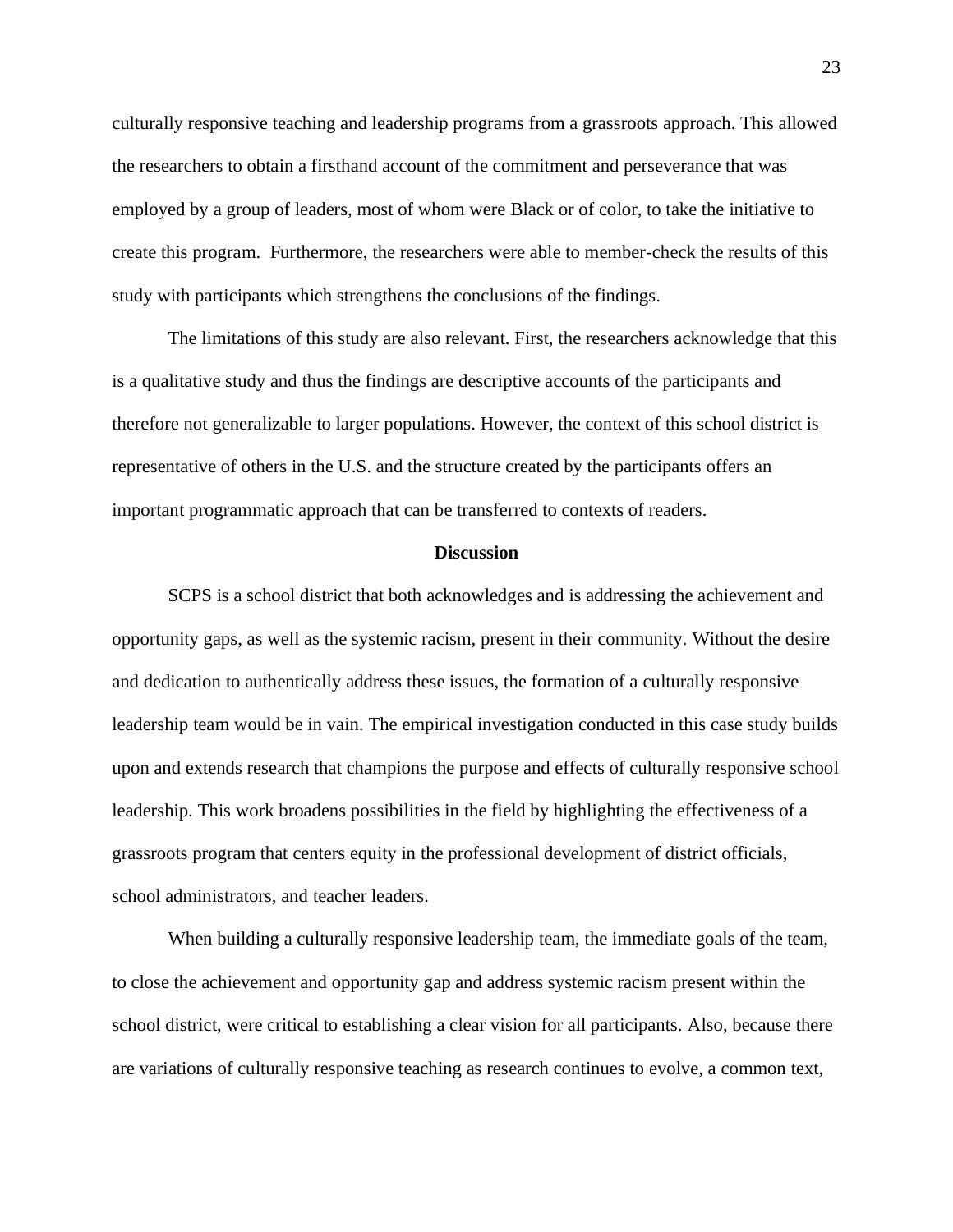*Culturally Responsive Teaching and the Brain*, was chosen to eliminate any confusion amongst team members and to give them and their future trainees a common language when discussing culturally responsive practices. However, members still discussed other relevant research related to culturally responsive practices to determine the best practices that were presented in professional development training. The intentional focus on research corroborates the value and paramount usefulness of integrating research into school practices.

As shown through participant interviews, building a culturally responsive leadership team of school district officials, school building administrators, and teacher leaders, all who volunteered to be on the team, is important for the diversity of experiences and ideas. While everyone on the team had an equal voice, different members of the leadership team had different responsibilities based on their roles when it came to implementing culturally responsive training at various sites. Members were also encouraged and embraced self-reflection, and honestly shared their personal biases and how they were addressed. Findings also suggest that while leadership members were able to implement and see changes within their immediate environment, systemic change is slow and will not happen quickly. This suggests implications for future research that longitudinally explores how districts can generate and sustain long-term impacts.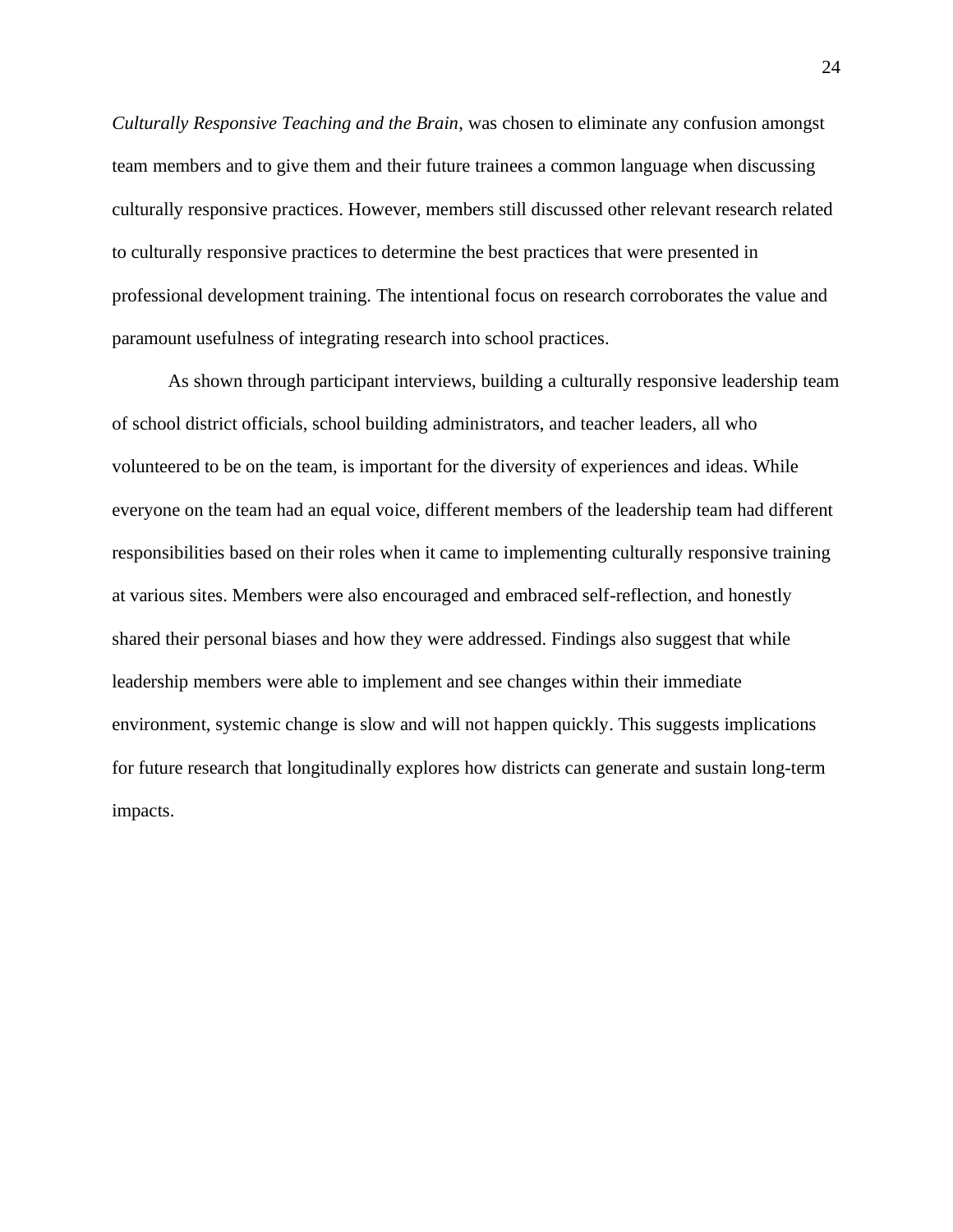#### References

- Aronson, B., & Laughter, J. (2016). The Theory and Practice of Culturally Relevant Education: A Synthesis of Research Across Content Areas. *Review of Educational Research*, *86*, 163-206. doi:10.3102/0034654315582066
- Au, K., & Jordan, C. (1981). Teaching reading to Hawaiian children: Finding a culturally appropriate solution. In H. Trueba, G. Guthrie, & K. Au (Ed.), *Culture and the bilingual classroom: Studies in classroom ethnography*, (pp. 139-152). Rowley, MA: Newbury House.
- Banks, J. A., & Banks, C. A. M. (2013). *Multicultural education: Issues and perspectives.*  Hoboken, NJ: John Wiley & Sons.
- Bartell, T.G. Parker, B.F. & Novak, J.D (2017). Developing culturally responsive mathematics teachers: Secondary teachers' evolving conceptions of knowing students. *Journal of Mathematics Teacher Education*, *(20)*4, 385-407. [doi: 10.1007/s10857-015-](https://doi.org/10.1007/s10857-015-%099328-5)  [9328-5](https://doi.org/10.1007/s10857-015-%099328-5)
- Bogotch, I. E. (2002). Educational leadership and social justice: Practice into theory. *Journal of School Leadership*, *12*(2), 138-156.
- Branson, C. M. (2007). Improving leadership by nurturing moral consciousness through structured self-reflection. *Journal of Educational Administration*, *45*(4), 471-495.
- Brown, C. and Land, R. R. (2005). *The Politics of Curricular Change: Race, Hegemony, and Power in Education.* New York, NY, Peter Lang Publishing.
- Caballero, J.A.R. (2010). *The effects of the teacher-student relationship, teacher expectancy, and culturally-relevant pedagogy on student academic achievement* (Doctoral dissertation). Available from Proquest Dissertations and Theses database. (UMI No. 347274)
- Castagno, A. E., & Brayboy, B. M. J. (2008). Culturally responsive schooling for Indigenous youth: A review of the literature. *Review of Educational Research*, *78*, 941–993. doi:10.3102/0034654308323036
- Civil, M., & Khan, L. H. (2001). Mathematics instruction developed from a garden theme. Teaching Children Mathematics, 7, 400–405.
- Choi, Y. (2013). Teaching social studies for newcomer English language learners: Toward culturally relevant pedagogy. *Multicultural Perspectives*, *15*, 12–18. doi:10 .1080/15210960.2013.754640
- Christianakis, M. (2011). Hybrid texts fifth graders, rap music, and writing. *Urban Education*, *46*, 1131–1168. doi: 10.1177/0042085911400326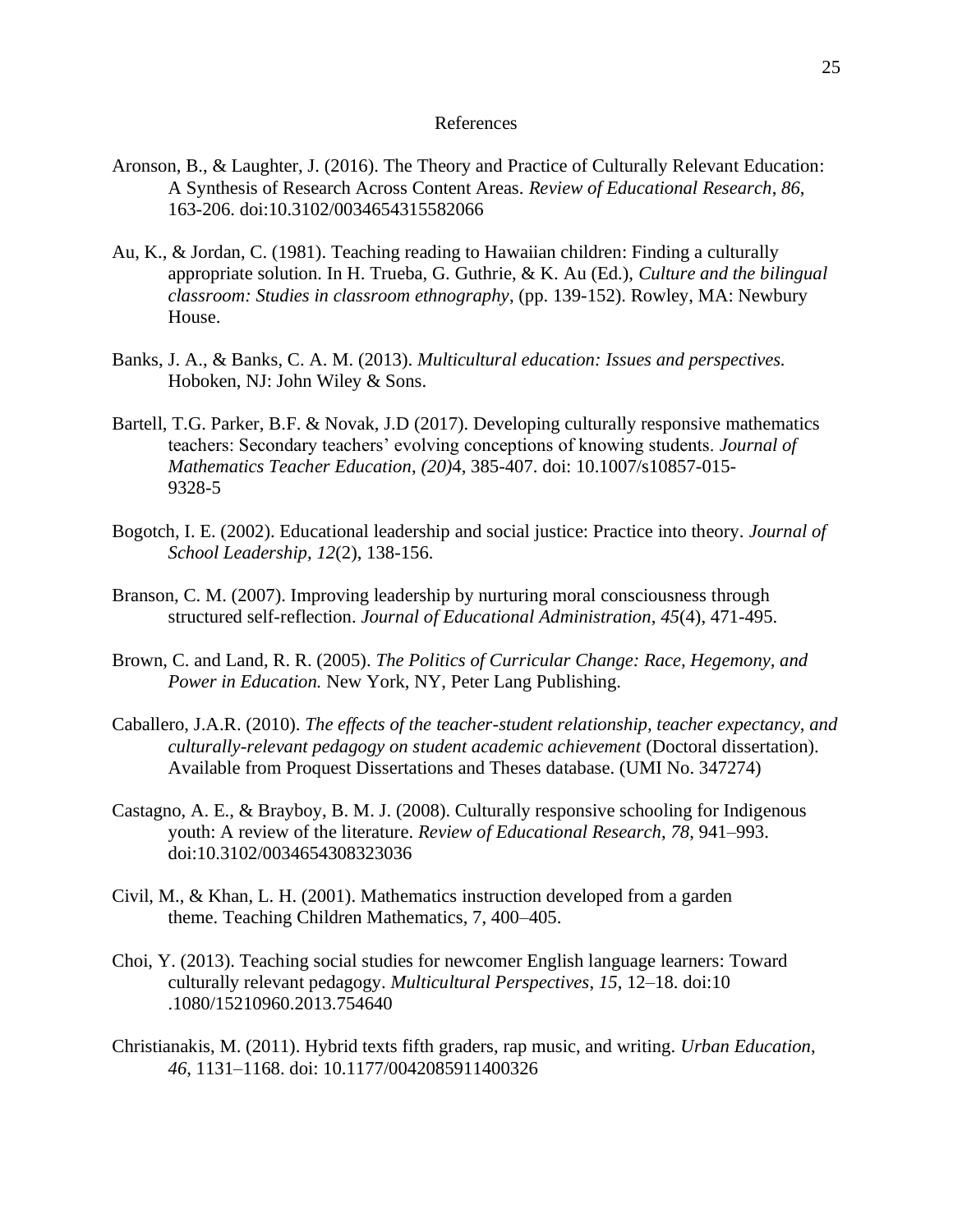- Dantley, M., & Tillman, L. C. (2010). Social justice and moral transformative leadership. In C. Marshall & M. Oliva (Eds.), *Leadership for social justice: Making revolutions in education* (pp. 19-30). Boston: Pearson Education
- Delgado, R., & Stefancic, J. (2012). *Critical race theory: An introduction*. New York, NY: NYU Press.
- Delpit, L. D. (1992). Education in a multicultural society: Our future's greatest challenge. *The Journal of Negro Education*, *61*, 237-249. doi: 10.2307/2295245
- Dover, A. G. (2013). Teaching for social justice: From conceptual frameworks to classroom practices. *Multicultural Perspectives*, *15*, 3-11. doi: 10.1080/15210960.2013.754285.
- Erwin, J. O., & Worrell, F. C. (2012). Assessment practices and the underrepresentation of minority students in gifted and talented education. *Journal of Psychoeducational Assessment*, *30*, 74-87. doi:10.1177/0734282911428197
- Feistritzer, C. E., Griffin, S., & Linnajarvi, A. (2011). *Profile of teachers in the US, 2011* Washington, DC: National Center for Education Information. Retrieved fro[m](https://www.edweek.org/media/pot2011final-blog.pdf) <https://www.edweek.org/media/pot2011final-blog.pdf>
- Froiland, J.M. & Worrell, F.C. (2016). Intrinsic motivation, learning goals, engagement, and achievement in a diverse high school. *Psychology in the Schools, 53*(3), 321-336. doi: [10.1002/pits.21901](https://doi.org/10.1002/pits.21901)
- Ford, D. Y. (2010). *Reversing underachievement among gifted Black students.* Waco, TX: Prufrock.
- Gardiner, M. E., & Enomoto, E. (2006). Urban school principals and their role as multicultural leaders. *Urban Education*, *41*, 560–584. doi:10.1177/0042085906294504
- Gay, G. (1994). Coming of age ethnically: Teaching young adolescents of color. Theory Into Practice, 33, 149–155. doi:10.1080/00405849409543633
- Gay, G. (2010). *Culturally responsive teaching: Theory, research, and practice*. New York, NY: Teachers College Press.
- Gay, G. (2013). Teaching to and through cultural diversity. *Curriculum Inquiry, 43,* 48–70. doi:10.1111/curi.12002
- Ginberg, M. B. (2005). Cultural diversity, motivation, and differentiation. *Theory into Practice*, 44(3), 218–225. doi: 10.1207/s15430421tip4403\_6
- Girvan, E. J., Gion, C., McIntosh, K., & Smolkowski, K. (2017). The relative contributions of subjective office referrals to racial disproportionality in school discipline. *School Psychology Quarterly*, *(32)* 3, 392-404.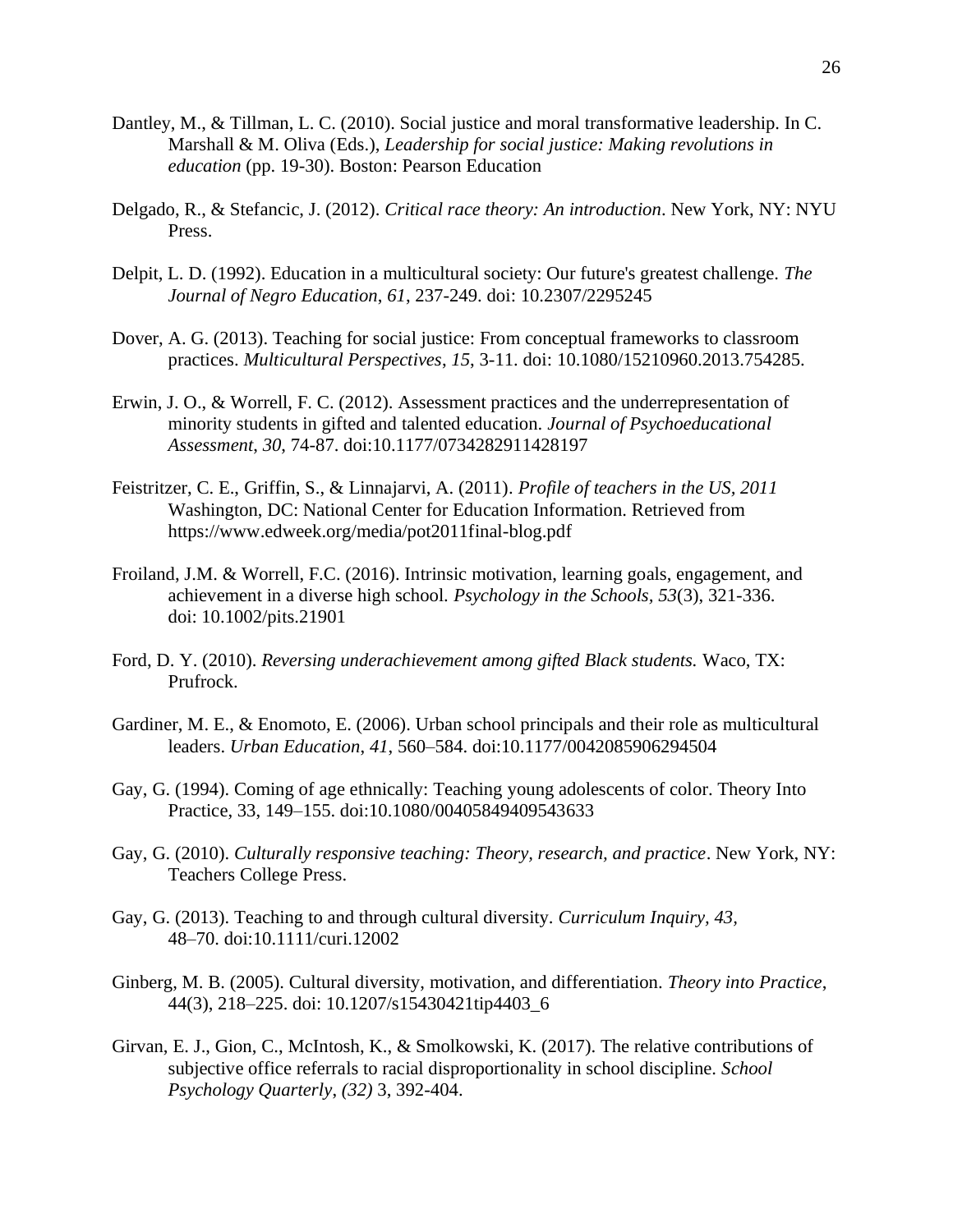- Harry, B., & Klingner, J. (2014). *Why are so many minority students in special education?* New York, NY: Teachers College Press
- Hubert, T. L. (2013). Learners of mathematics: High school students' perspectives of culturally relevant mathematics pedagogy. *Journal of African American Studies*, *18*, 324–336. doi: 10.1007/s12111-013-9273-2
- Hyle, A. E., Ivory, G., & McClellan, R. L. (2010). Hidden expert knowledge: The knowledge that counts for the small school-district superintendent. *Journal of Research on Leadership Education*, *5*(4), 154-178.
- Ishimaru, A. M. (2013). From heroes to organizers: Principals and education organizing in urban school reform. *Educational Administration Quarterly*, *49*, 3–51. doi: 10.1177/0013161X12448250
- Johnson, L. (2006). "Making her community a better place to live": Culturally responsive urban school leadership in historical context. *Leadership and Policy in Schools*, *5*(1), 19-36
- Khalifa, M. (2018). *Culturally Responsive School Leadership*. Harvard Education Press: Cambridge, MA.
- Khalifa, M. A., Gooden, M. A., Davis, J. E. (2016) Culturally responsive school leadership: A synthesis of the literature. *Review of Educational Research*, 86 (4), pp. 1272–1311 doi: 10.3102/0034654316630383
- Ladson-Billings, G. (1995). But that's just good teaching! The case for culturally relevant pedagogy. *Theory into practice*, *34*, 159-165. doi: 10.1080/00405849509543675
- Ladson-Billings, G. (1998). Just what is critical race theory and what's it doing in a nice field like education? *International journal of qualitative studies in education*, *11*, 7-24. doi: 10.1080/095183998236863
- Ladson-Billings, G. (2009). *The dreamkeepers: Successful teachers of African American children*. San Francisco, CA: Jossey-Bass John
- Leithwood, K., Harris, A., & Hopkins, D. (2008). Seven strong claims about successful school leadership. *School Leadership & Management*, *28*, 27–42. doi:10.1080/13632430701800060
- Losen, D. J., & Martinez, T. E. (2013). Out of school and off track: The overuse of suspensions in American middle and high schools. *K-12 Racial Disparities in School Discipline*. Retrieved from: <http://escholarship.org/uc/item/8pd0s08z#page-7>
- Marshall, C., & Rossman, G. B. (2016). *Designing qualitative research*. Thousand Oaks, CA: Sage Publications.